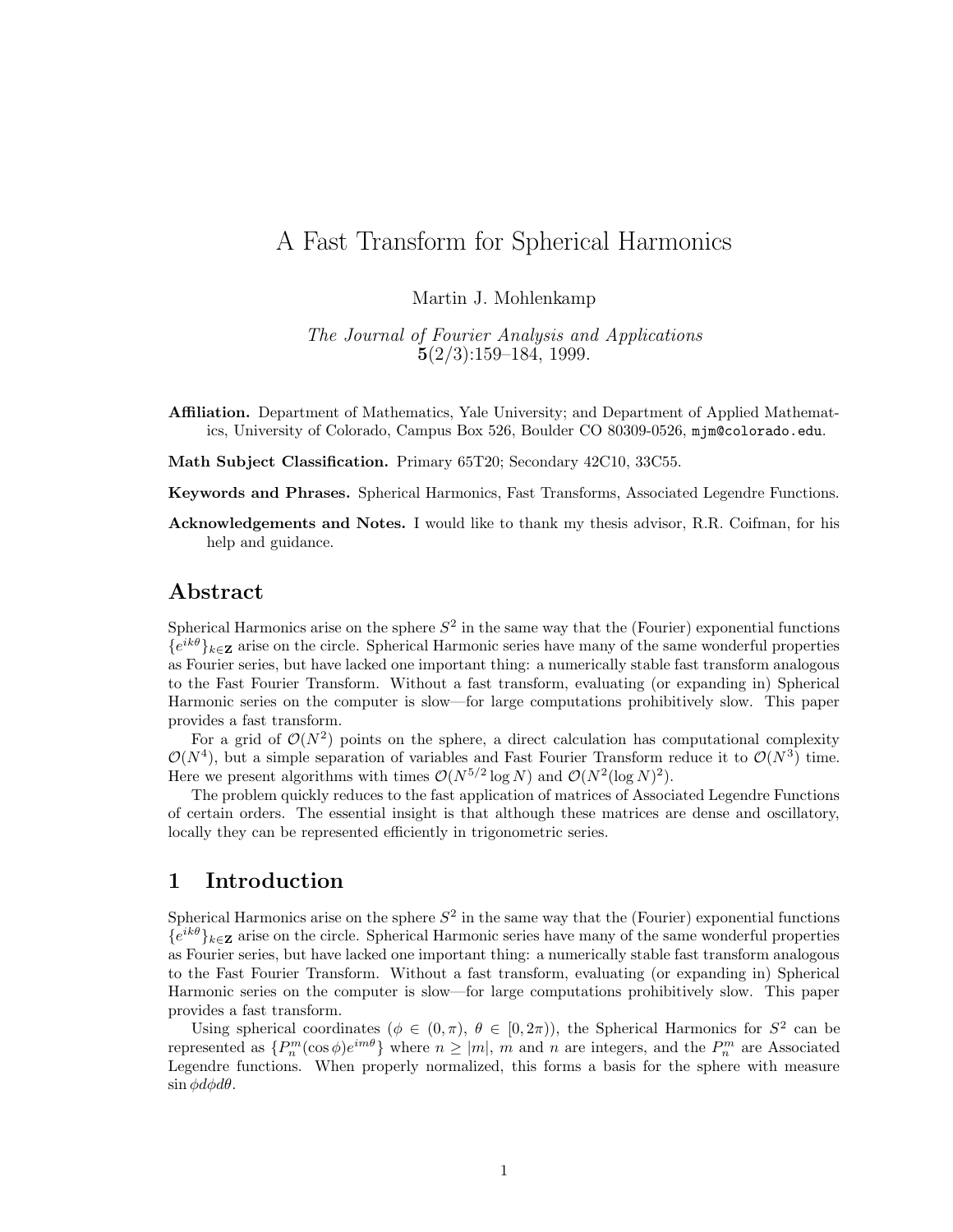#### 1 INTRODUCTION 2

On a grid of 2N points equispaced in  $\theta$  by N gaussian nodes in cos  $\phi$ ,  $N^2$  basis functions are resolved. If we expand (or evaluate) directly using these basis functions, it will take  $2N^4$  computations. In the  $\theta$  variable, our basis is simply Fourier series and we can use the FFT (Fast Fourier Transform). Applying the FFT for N values of  $\phi$  requires  $N \times 2N \log(2N)$  computations, and leaves us with a set of  $2N$  problems indexed by m. Each problem is: on an interval of N points, expand (evaluate) a given function using the basis  $\{P_n^m(\cos\phi)\}\$  with measure  $\sin\phi d\phi$ . If we do each of these directly, it will take  $2N \times \mathcal{O}(N^2)$  computations. Our overall cost is then  $\mathcal{O}(N^3)$ .

Here we present a method for expanding (evaluating) using  $\{P_n^m(\cos\phi)\}\$ in  $\mathcal{O}(N\log^2 N)$  time, with constant independent of m. This method allows us to reduce the overall cost to  $\mathcal{O}(N^2 \log^2 N)$ . We also present an  $\mathcal{O}(N^{5/2} \log N)$  algorithm that, although asymptotically slower, performed better in our tests. Both methods use precomputed, compressed representations of the Associated Legendre function bases.

This paper is based on the thesis [Moh97]. More details may be found there.

## 1.1 Statement of the Problem

We are given a set of Spherical Harmonics:

$$
\left\{ \tilde{P}_n^m(\cos \phi)e^{im\theta}/\sqrt{2\pi} \right\}_{(m,n)\in \mathcal{I}_N} \tag{1}
$$

defined on the sphere  $(\phi \in (0, \pi), \theta \in [0, 2\pi))$ .  $\tilde{P}_n^m$  is the Associated Legendre function of degree  $n$  and order  $m$ , normalized so that our set of functions is orthonormal on the sphere. The indices allowed are restricted to the set

$$
\mathcal{I}_N = \{(m, n) \in \mathbf{Z} \times \mathbf{Z} : 0 \le n < N, -n \le m \le n\}.\tag{2}
$$

For the evaluation problem, we are also given a set of coefficients  $\{\alpha_n^m\}_{(m,n)\in\mathcal{I}_N}$  and we form the sum

$$
f(\phi,\theta) = \sum_{\mathcal{I}_N} \alpha_n^m \tilde{P}_n^m(\cos\phi) e^{im\theta} / \sqrt{2\pi}.
$$
 (3)

This sum is evaluated on a grid in  $\phi \times \theta$  with 2N equispaced points in  $\theta$  and N gaussian nodes in  $\cos \phi$ :

$$
\left\{ (\phi_j, \theta_k) = \left( \cos^{-1}(g_j^N), 2\pi \frac{k}{2N} \right) : j, k \in \mathbf{Z}; 0 \le j < N, 0 \le k < 2N \right\}.
$$
\n(4)

(See e.g. [FPTV92] for discussion of the gaussian nodes.) The evaluation problem for Spherical Harmonics is to compute the  $\mathcal{O}(N^2)$  output values  $f(\phi_j, \theta_k)$  from the  $\mathcal{O}(N^2)$  input values  $\alpha_n^m$  in a fast, numerically stable way.

The expansion problem for Spherical Harmonics is dual to the evaluation problem. We are given the  $\mathcal{O}(N^2)$  sampled values  $f(\phi_j, \theta_k)$  of a function of the form (3) and wish to compute the  $\mathcal{O}(N^2)$ output values  $\alpha_n^m$  in a fast, numerically stable way.

## 1.2 Summary of Results

The problem of the Fast Transform quickly reduces to a set of 2N problems indexed by  $m$  ( $-N$ )  $m < N$ ). (See Section 2.3.) The problems are to find a fast application for the matrices

$$
M_{n,j}^m = \left(\sqrt{\sin\phi_j}\tilde{P}_n^m(\cos\phi_j)\right)_{n,j}.\tag{5}
$$

These matrices are dense and oscillatory. (See Figure 2 in Section 2.4.)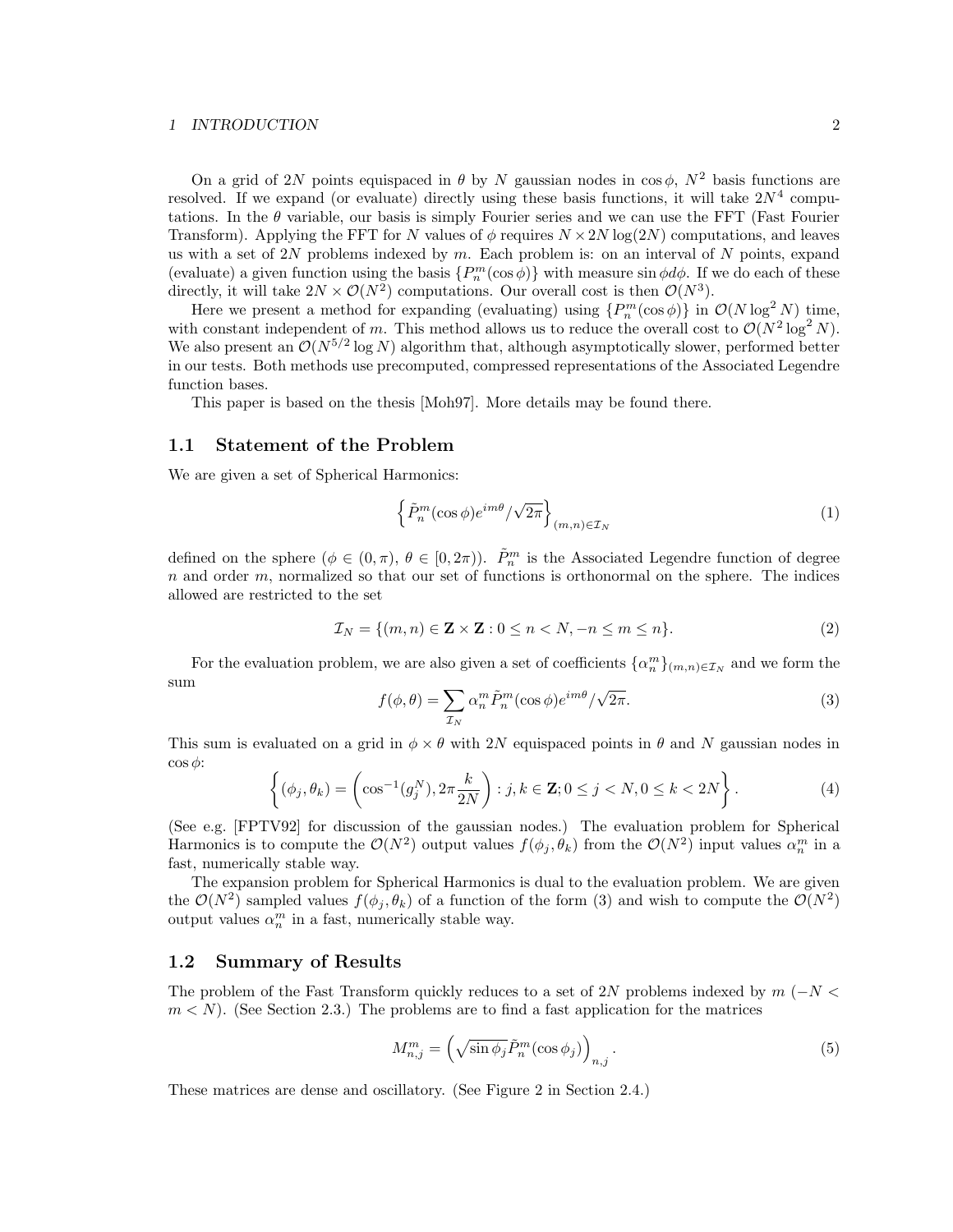#### 2 BACKGROUND 3

To understand these matrices, we model them using quasi-classical (WKB) frequency estimates. (Section 2.4.) The model is

$$
M_{n,j}^m \approx \left(\exp\left(\int^{\phi_j} i\sqrt{(n+1/2)^2 - \frac{m^2 - 1/4}{\sin^2 t}} dt\right)\right)_{n,j} = \left(\exp(in\phi_j \Phi^m(n,\phi_j))\right)_{n,j}.
$$
 (6)

We now fix m and analyze  $\Phi^m(n, \phi)$ . (See [BCG93] for a similar model analysis.) If for each n,  $\Phi^{m}(n,\phi)$  is constant as a function of  $\phi$ , this matrix application becomes the evaluation of a Fourier series and so can be done fast using the FFT.  $\Phi^{m}(n,\phi)$  is not constant, but we can partition  $\phi$ -space into a small number of intervals, on each of which  $\Phi^m(n, \phi)$  is almost constant. Using this partition, we can write  $exp(in\phi\Phi^m(n,\phi))$  as a sum of  $\mathcal{O}(\sqrt{N}\log N)$  localized exponentials. The partition, however, depends on  $n$  (and  $m$ ). Restricting ourselves to dyadic partitions, we can find a suitable partition for each  $\Phi^m(n, \phi)$ , and yet the total collection of intervals used is manageable. We can now represent the entire matrix (6) in terms of  $\mathcal{O}(N^{3/2} \log N)$  exponentials, apply it in this same  $\mathcal{O}(N^{3/2} \log N)$  time, and return to normal coordinates with the FFT in  $\mathcal{O}(N \log^2 N)$  time. We call this the One Dimensional Algorithm.

If for each  $\phi$ ,  $\Phi^m(n, \phi)$  is constant as a function of n, this matrix application becomes an expansion into a Fourier series, which can also be done fast using the FFT. Thus we can use the same technique in the n coordinate. In fact, we can partition in both coordinates at the same time, which corresponds to breaking the matrix into dyadic rectangles. In ordinary coordinates, each rectangle gives the interaction of some interval in n with some interval in  $\phi$ . We instead represent each rectangle by the interactions of a small number of exponentials in n with a small number of exponentials in  $\phi$ . We can then represent the matrix (6) in terms of  $\mathcal{O}(N \log N)$  interactions, apply it in  $\mathcal{O}(N \log N)$ time, and return to normal coordinates with the FFT in  $\mathcal{O}(N \log^2 N)$  time. The partition into rectangles will depend on  $m$ , and will not generally be a tensor product partition. We call this the Two Dimensional Algorithm.

This model gives the proper intuition, but is not suitable for proofs. To prove our compression estimates, we construct a quantitative type of Quasi-Classical (WKB) theory for solutions to Schrödinger equations in one dimension. Given a space localization, this theory gives us rigorous bounds on the number of local Fourier coefficients needed for a given precision. This theory also provides an intuition using 'instantaneous frequency' and the ever-elusive justification for this intuition.

We have implemented these algorithms, mainly for diagnostic purposes. Experiments have shown the algorithms to be stable and to work well at high precision. The one dimensional algorithm is outperforming the compression predictions, while the two dimensional is not performing as well. In our implementation the one dimensional algorithm becomes faster than the direct method at  $N = 128$ . By  $N = 512$  it is faster by a factor of three.

# 2 Background

#### 2.1 History

Spherical Harmonics arise naturally when one tries to generalize Fourier Series to the next dimension. Many of their properties, as well as references to their earlier history, may be found in Hobson [Hob31]. A more modern perspective can be found in [SW71]. The Spherical Harmonics can be built from Associated Legendre functions, which are considered 'special functions', and therefore appear in many handbooks of functions, e.g. [AS64].

Modern attempts at a fast transform were underway by the time of Dilts [Dil85], who reduced the operations count but not the order of the algorithm. Duvall, Elowitz, and Hill [DEH89] evaluate this method, and conclude the best current (1988) method is due to Brown [Bro85]. He separates variables and does an FFT in the  $\phi$  variable to reduce the operations count to  $\mathcal{O}(N^3)$  (See Section 2.3). This result is very likely much older, and indeed Brown does not claim originality.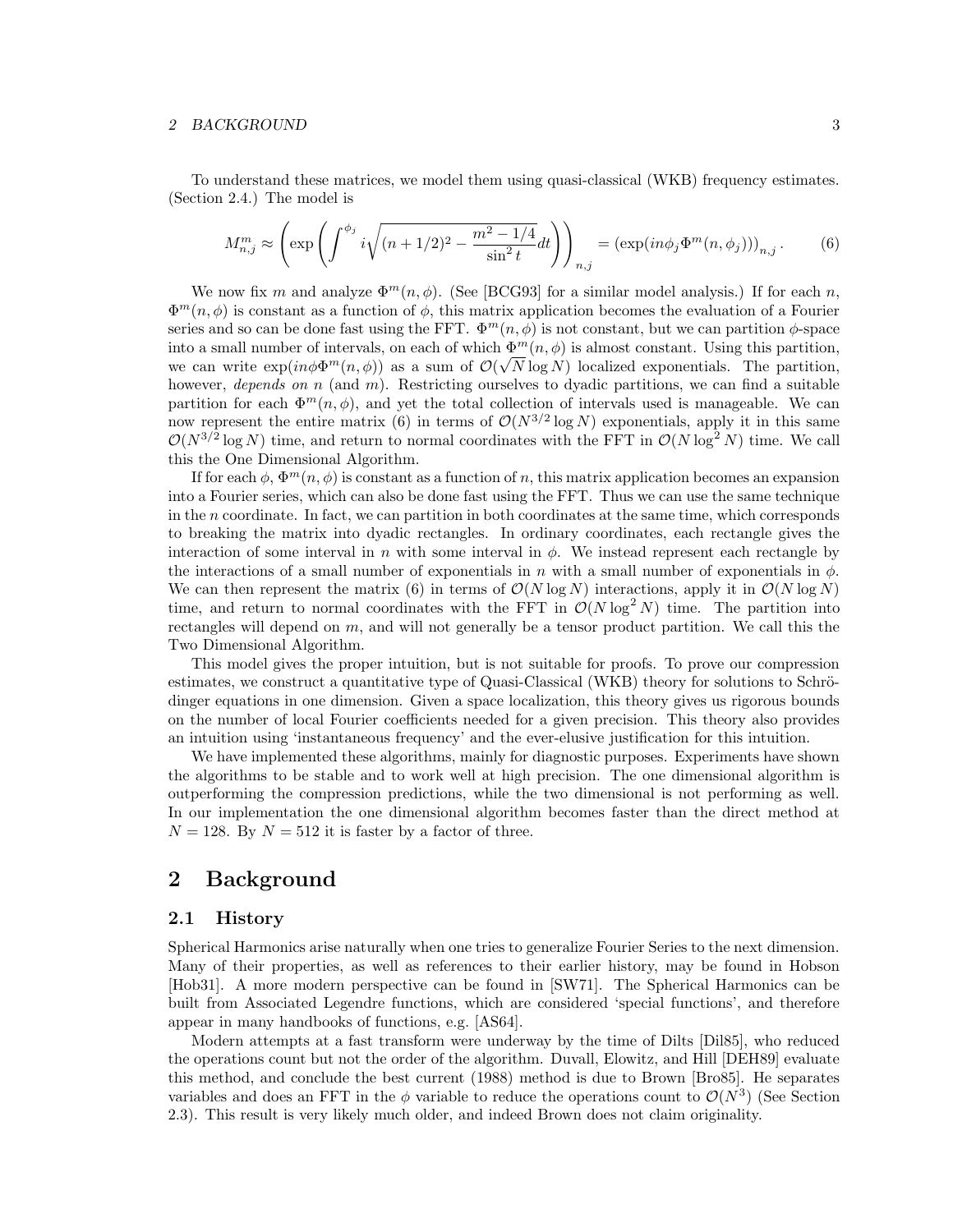#### 2 BACKGROUND 4

Driscoll and Healy [DH94] have an  $\mathcal{O}(N \log^2 N)$  algorithm for expansions (not evaluations) in  ${P_n^m(\cos\phi)}$  with constant independent of m. Their algorithm becomes unstable as m increases, however.

Orszag [Ors86] proved a general result that one can expand or evaluate any set of Sturm-Liouville eigenfunctions (e.g.  $\{P_n^m(\cos \phi)\}\$ for fixed m) in  $\mathcal{O}(N \log^2 N / \log \log N)$  time. The dependency on m is suppressed, however, so it does not yield a result for the full transform. Our approach is somewhat similar to Orszag's, but we are able to track down the m dependence.

Alpert and Rokhlin [AR91] have an  $\mathcal{O}(N \log N)$  algorithm for Legendre Polynomials  $(P_n^0)$ . As m increases, however, their technique would seem to break down. A frequency space version of our Section 4.4 would show that in fact one could have uniform bounds in m. We draw much from their ideas and approach.

## 2.2 What are Spherical Harmonics?

Spherical Harmonics can be generated in the same way as Fourier Series, simply in one dimension higher. A development which emphasizes these parallels may be found in Stein and Weiss [SW71, Chapter IV]. Our motivation for the consideration of Spherical Harmonics is the same as for Fourier Series, e.g. both diagonalize all linear operators which commute with rotations.

The Spherical Harmonics are eigenfunctions of the Spherical Laplacian

$$
\Delta_{3S} = \csc^2 \phi \frac{\partial^2}{\partial \theta^2} + \frac{\partial^2}{\partial \phi^2} + \cot \phi \frac{\partial}{\partial \phi} \tag{7}
$$

which is the Laplacian in  $\mathbb{R}^3$  restricted to the sphere.  $\Delta_{3S}$  is self-adjoint and rotation-invariant, which implies that the eigenspaces are preserved by rotations and are orthogonal. The  $n<sup>th</sup>$  eigenspace  $\Lambda_n$  has eigenvalue  $-n(n-1)$ , dimension  $2n+1$ , and consists of the homogeneous harmonic polynomials of degree  $n$  restricted to the sphere. All eigenfunctions are smooth, and together they span  $L^2(S^2)$ .

For fixed n, we can organize the  $\Lambda_n$  as  $\{\tilde{P}_n^m(\cos\phi)e^{im\theta}/\sqrt{2\pi}\}_{-n\leq m\leq n}$ . The condition on  $\tilde{P}_n^m$  to make this a set of (smooth) spherical harmonics is that  $\tilde{P}_n^m(1) \neq \pm \infty$  and

$$
\left[\frac{\partial^2}{\partial \phi^2} + \cot \phi \frac{\partial}{\partial \phi} - \frac{m^2}{\sin^2 \phi} \right] \tilde{P}_n^m(\cos \phi) = -n(n-1)\tilde{P}_n^m(\cos \phi). \tag{8}
$$

This equation identifies the  $\tilde{P}_n^{m,s}$  up to a constant as the Associated Legendre Functions (of the first kind) of order m and degree n. We use the tilde ( $\tilde{c}$ ) to indicate the  $L^2$  normalized version of the classically defined Associated Legendre functions, denoted  $P_n^m$ . We construct  $\tilde{P}_n^m$  explicitly in Section 5.1.1.

#### 2.3 First Reductions of the Problem

First note that we can use the FFT in  $\theta$  (for each  $\phi$ ). Thus, for total computational cost of  $\mathcal{O}(N^2 \log N)$ , we have reduced the evaluation problem to a set of N problems indexed by  $m$  (−N <  $m < N$ ). Each problem is: Given the  $\mathcal{O}(N)$  inputs  $\alpha_n^m$ , compute the N outputs

$$
f(\hat{m}, \phi_j) = \sum_{n=|m|}^{N-1} \alpha_n^m \tilde{P}_n^m(\cos \phi_j).
$$
 (9)

Evaluated directly, each problem takes  $\mathcal{O}(N^2)$  time, and so together they take  $\mathcal{O}(N^3)$ .

For the expansion problem we have learned first that these Spherical Harmonics are an orthonormal set, and so we should compute  $\alpha_n^m$  by

$$
\alpha_n^m = \int_0^\pi \int_0^{2\pi} f(\phi, \theta) \tilde{P}_n^m(\cos \phi) \frac{e^{-im\theta}}{\sqrt{2\pi}} \sin \phi d\phi d\theta. \tag{10}
$$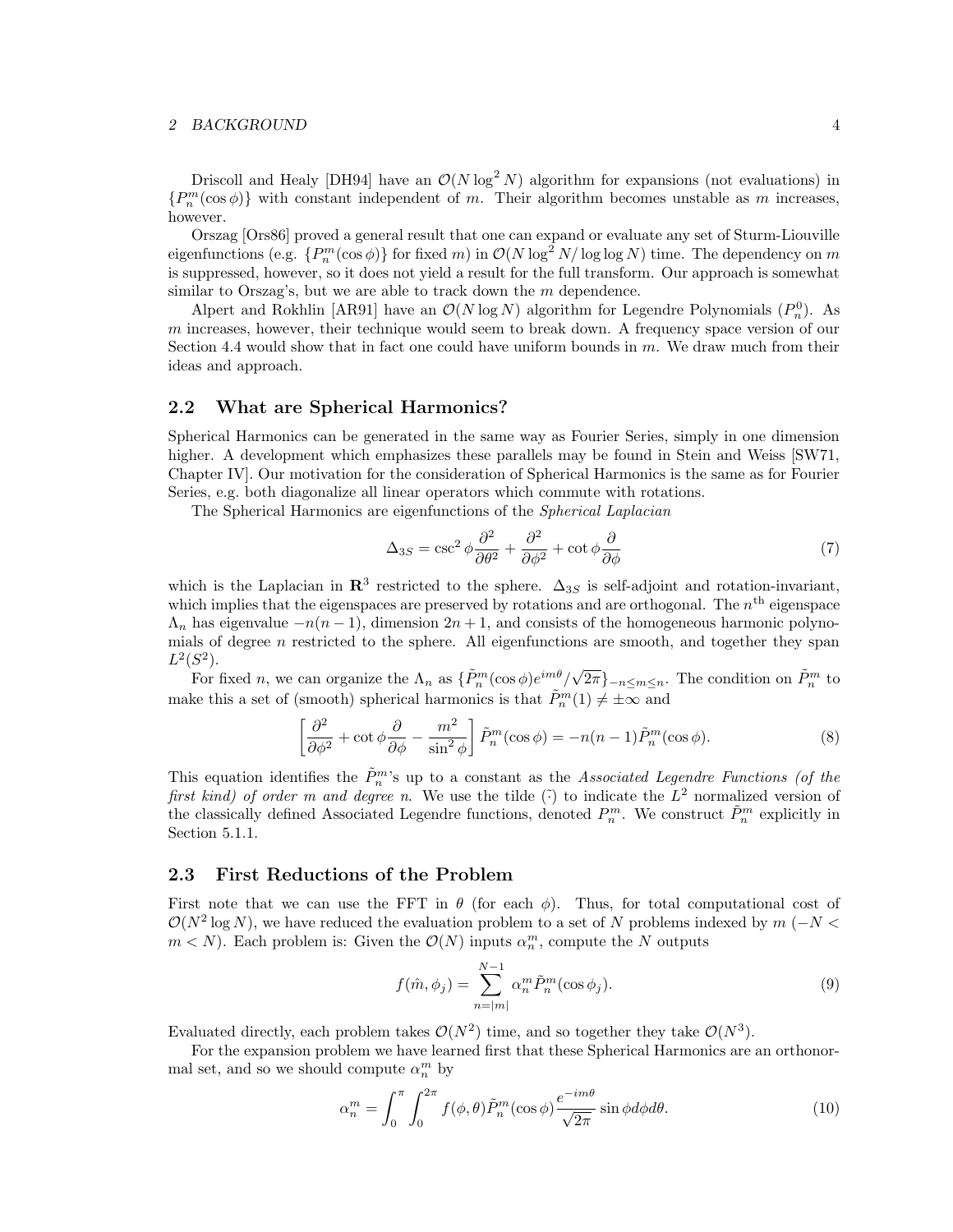#### 2 BACKGROUND 5

Again we can use the FFT in  $\theta$  and reduce the expansion problem to a set of N problem indexed by m, each of which is: Given the N sample values  $f(\phi_j, \hat{m})$  compute the  $\mathcal{O}(N)$  coefficients  $\alpha_n^m$ . Our next task is to discretize the remaining integral. With our assumption  $(3)$  on the form of f, we only need be able to compute inner products of  $P_n^m$ 's  $(m \text{ fixed})$ . For  $n, n' \leq N$ ,  $\tilde{P}_n^m(\cos \phi) \tilde{P}_{n'}^m(\cos \phi) =$  $(\sin \phi)^{2m} \tilde{P}_{n-m}^{(m,m)}(\cos \phi) \tilde{P}_{n'-m}^{(m,m)}(\cos \phi) = P(\cos \phi)$  is a polynomial in  $\cos \phi$  of degree at most  $2N - 2$ . Thus using gaussian nodes and weights in  $\cos \phi$ , we can capture this exactly using N points. (See e.g [FPTV92].) Each reduced problem can be solved by evaluating this sum, which takes  $\mathcal{O}(N^2)$ time.

We will also find it convenient to modify our problems slightly. We define

$$
\psi_n^m(\phi) = \sqrt{\sin \phi} \tilde{P}_n^m(\cos \phi). \tag{11}
$$

The reduced evaluation and expansion problems then become matrix applications:

$$
\left(\psi_n^m(\phi_j)\right)_{n,j}\alpha_n^m = \sqrt{\sin\phi_j}f(\phi_j,\hat{m})\tag{12}
$$

$$
\left(\psi_n^m(\phi_j)\right)_{j,n} \left(\sqrt{\sin\phi_j} f(\phi_j,\hat{m}) w_N(j)\right) = \alpha_n^m. \tag{13}
$$

In our algorithm, we find a way to apply these matrices quickly. The method works equally well for the matrix transpose and so the evaluation and expansion problems become one problem. We will usually ignore the expansion problem and only consider the evaluation problem.

One property of  $\tilde{P}_n^m(\cos \phi)$  that is only apparent from its explicit construction in Section 5.1.1 is that it is either even or odd across  $\phi = \pi/2$  as  $n - m$  is even or odd. We can solve the reduced problem separately for the even and odd components on  $\phi \in (0, \pi/2)$  and then use simple reflections to produce the final solution. We use this explicitly in Section 4.3 when we prove compression results on  $(0, \pi/2)$ , in Section 5.1.3 where we use it to justify a specialized search, and to deal with edge effects. The use of parities also reduces computation time by a factor of two.

## 2.4 Quasi-Classical (WKB) Frequency Estimates

There is a method for estimating the solutions to some types of differential equations, in particular Schrödinger equations. See e.g. Landau and Lifschitz [LL77, Chapter VII] or Bender and Orszag [BO78]. We will use this to get a preliminary description of the Associated Legendre functions and to motivate the algorithms in Section 3.

With the reductions made in Section 2.3, we are considering  $\{\psi_n^m(\phi) = \sqrt{\sin \phi} \tilde{P}_n^m(\cos \phi)\}\$ as a basis with measure  $d\phi$ . From (8) we can deduce the differential equation:

$$
\left[\frac{d^2}{d\phi^2} - \frac{m^2 - 1/4}{\sin^2 \phi}\right] \psi_n^m(\phi) = -(n + 1/2)^2 \psi_n^m(\phi)
$$
\n(14)

which is a nice Schrödinger equation, to which we can apply the Quasi-Classical approximation. This approximation yields 'instantaneous frequency'

$$
\nu_n^m(\phi) = \sqrt{(n+1/2)^2 - \frac{m^2 - 1/4}{\sin^2 \phi}}
$$
\n(15)

valid when the argument of the root is positive, and the approximation  $\psi_n^m(\phi) \approx \exp\left(i \int^{\phi} \nu_n^m(t) dt\right)$ .

These estimates tell us that at the edges of the interval our functions decay rapidly and smoothly. As we move toward the center of the interval, they have instantaneous frequency increasing and concave down. See Figure 1.

Globally this function is complicated, but locally it looks very much like a trigonometric function. This is the motivation behind our one dimesional algorithm (Section 3.2). We partition our function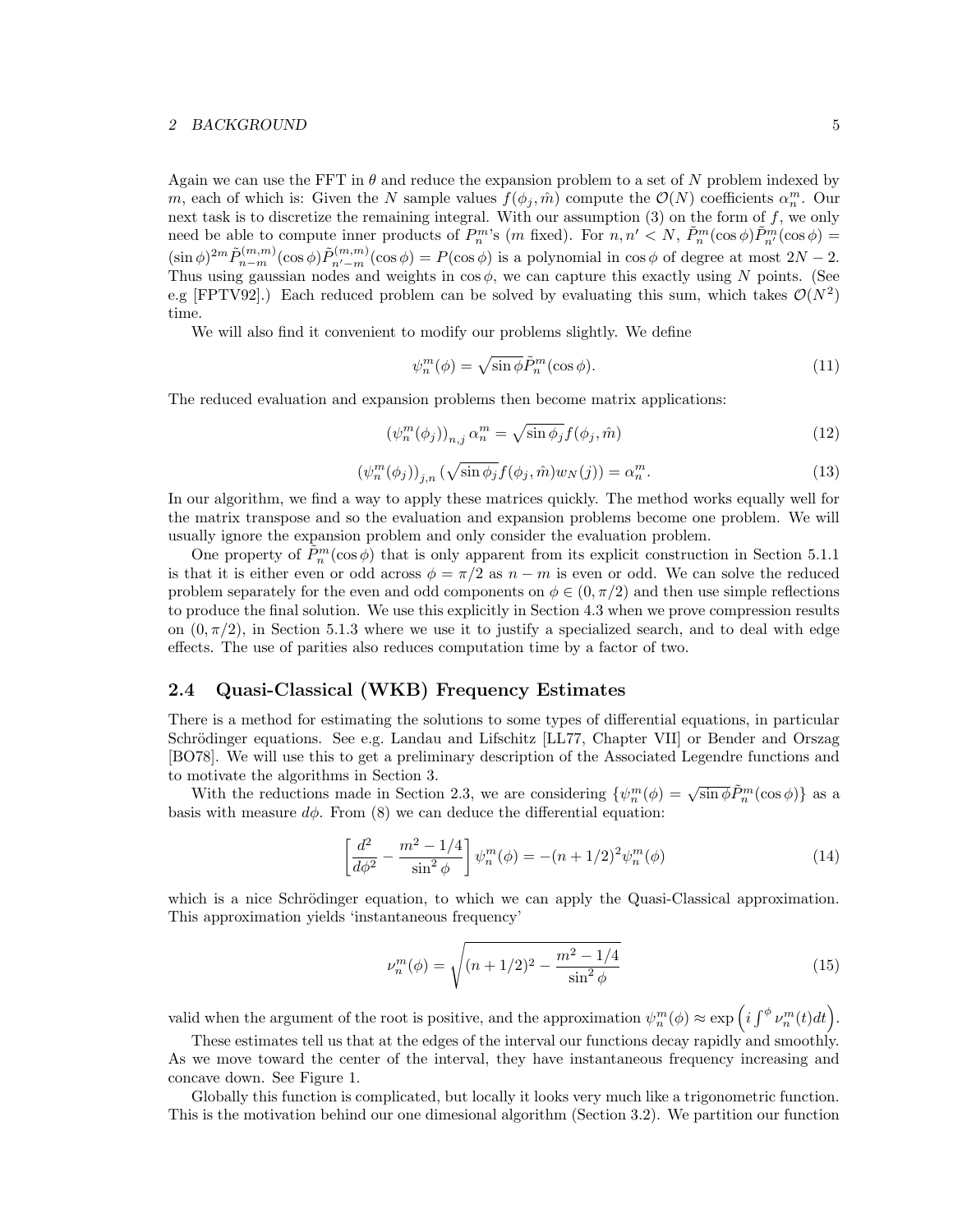

Figure 1:  $\psi_{60}^{20}(\phi) = \sqrt{\sin \phi} \tilde{P}_{60}^{20}(\cos \phi)$  on  $[0, \pi]$ .

and represent each piece in localized trigonometric functions. These representations will be very efficient, and convert our matrix to a sparse or 'compressed' form. The partition we choose will depend on m and n. For fixed m, we wish to express the matrix  $(\psi_n^m(\phi_j))_{n,j}$  in sparse (compressed) form. Since the partition changes with  $n$ , this is not simply a change of basis, but is an adaptive, non-standard representation of the matrix.

These estimates can also be used to model the entire matrix  $(\psi_n^m(\phi_j))_{n,j}$  (m fixed). See Figure 2. Note that the matrix is also almost trigonometric as a function of n. With a proper two dimensional partition, we should be able to compress this matrix even further. This is the motivation for the two dimensional algorithm in Section 3.3. The partition chosen will depend on m.



Figure 2: The positive part of  $\psi_n^{40}(\phi) = \sqrt{\sin \phi} \tilde{P}_n^{40}(\cos \phi)$  for n in [0, 256] and  $\phi$  in [0,  $\pi/2$ ]. The n axis points down, and the  $\phi$  axis to the right.

The Quasi-Classical method is important in that it gives an understanding of the behavior of the Associated Legendre functions and motivation for our algorithms. It lacks sufficient rigor for use in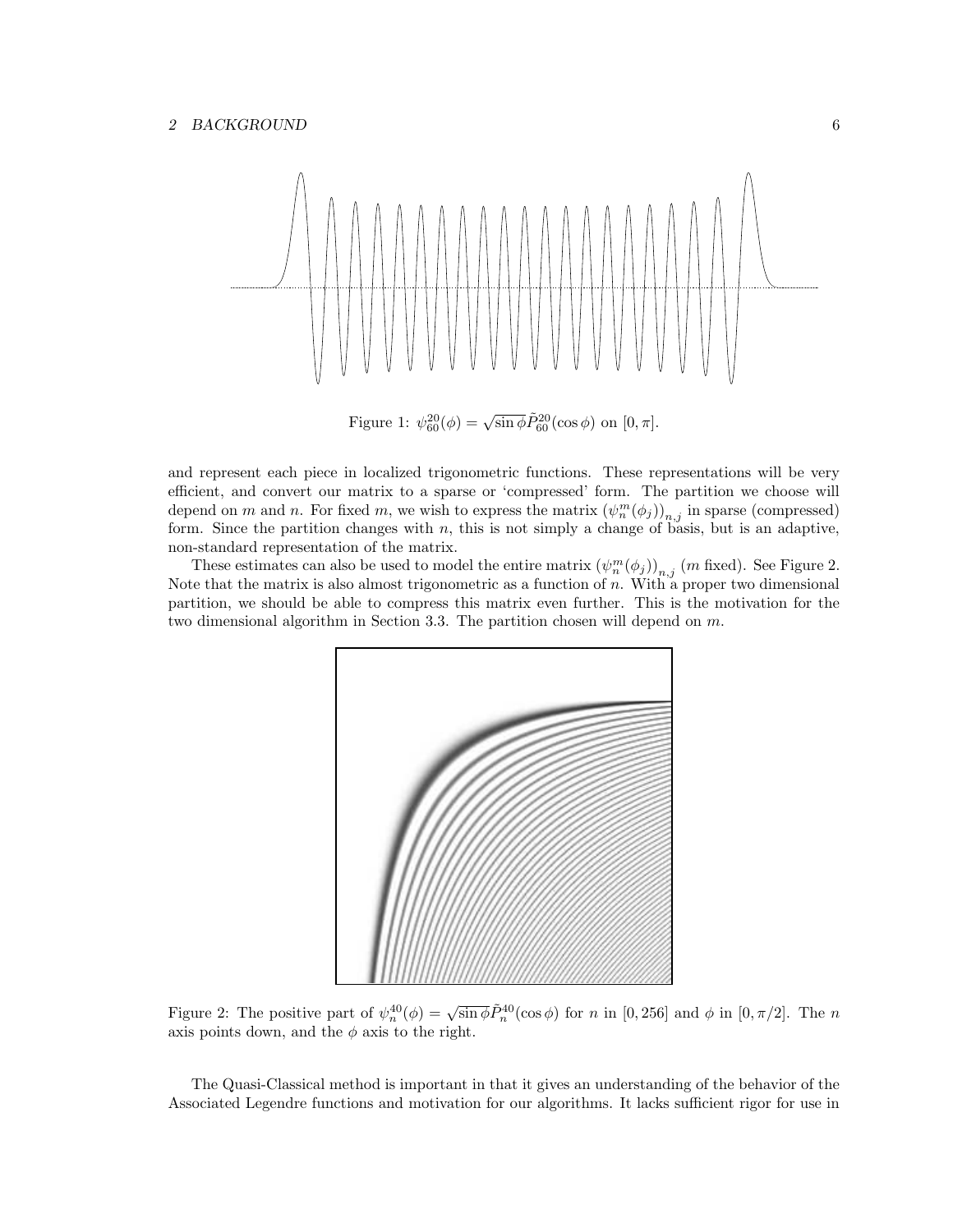proofs, however. In Section 4.1 we develop an alternative method which gives rigorous results of the type we need.

# 3 The Structure of the Algorithms

This section gives the structure of the algorithms used for the Spherical Harmonic transform. The fact that they do in fact give the transform follows from simple facts such as orthogonality and is explained here. The speed of these algorithms depends mostly on the compression which is achieved in the precomputation stage, and this is dealt with in Section 4. We deal specifically with the reduced form of the evaluation problem, from Section 2.3.

We present two algorithms. The first, the one dimensional algorithm, is asymptotically slower, but has performed better in numerical testing. The core of both algorithms is a non-standard matrix representation and multiplication. We note the similarities between our approach and the non-standard matrix multiplication in [BCR91].

## 3.1 Local Trigonometric Expansions

To compress the Associated Legendre functions we use variations of the standard Local Cosine basis. See [CM91] for a proof of its properties and [Wic94] (e.g.) for an exposition of its uses. A Local Cosine basis is constructed as follows: We begin with a sequence of points on the line (interval, circle)  $\cdots a_i < a_{i+1} \cdots$ . Let  $I_i = [a_i, a_{i+1}]$ . We have a set of compatible bells, indexed by their interval,  $\{b_i(x)\}\$ . These bells have the properties that  $b_i(x)b_{i-1}(x)$  is even about  $a_i$ ,  $b_i(x)b_{i'}(x) = 0$ if  $i' \neq i \pm 1$ , and  $\sum_i b_i^2(x) = 1$ . On each interval we have a set of cosines of the proper scaling and shift, denoted

$$
\left\{ c_i^p(x) = \sqrt{\frac{2}{a_{i+1} - a_i}} \cos \left( \frac{(p+1/2)\pi (x - a_i)}{a_{i+1} - a_i} \right) \right\}_{p=0}^{\infty}.
$$
 (16)

The set  ${b_i(x)c_i^p(x)}$  forms an orthonormal basis for the line. There is a fast LCT (Local Cosine transform) based on the FFT, using techniques similar to those in [FPTV92, Chapter 12].

#### 3.2 The One Dimensional Algorithm

In the precomputation stage, we express each  $\psi_n^m$  in the Local Cosine basis which requires the least number of coefficients above some given  $\epsilon$ . We require the intervals to have dyadic size and dyadic position (intervals of length  $2^{-j}$  are  $k2^{-j}$  from the edge,  $k \in \mathbb{Z}$ ). We denote the set of dyadic intervals by D and the Local Cosine basis element for interval I with frequency p by  $b_I(\phi)c_I^p(\phi)$ . We can then write

$$
\psi_n^m(\phi_j) = \sum_{I \in \mathcal{D}} \sum_{p=0}^{N|I|-1} \lambda_{I_p}^{mn} b_I(\phi_j) c_I^p(\phi_j). \tag{17}
$$

Each  $\psi_n^m$  has  $\lambda_{IP}^{mn}$ 's only for *I*'s in some particular partition. We approximate the full sum with the sum where we discard all  $\lambda_{Ip}^{mn}$  that are smaller than  $\epsilon$ .

For the reduced evaluation problem from Section 2.3, m is fixed, we are given  $\{\alpha_n^m\}$ , and we wish to form the sum

$$
\sum_{n=|m|}^{N/2-1} \alpha_n^m \psi_n^m(\phi_j).
$$
 (18)

We can reorganize this as

$$
\sum_{n} \alpha_n^m \sum_{I \in \mathcal{D}} \sum_p \lambda_{I_p}^{mn} b_I(\phi_j) c_I^p(\phi_j) = \sum_{I \in \mathcal{D}} b_I(\phi_j) \sum_p c_I^p(\phi_j) \sum_n \alpha_n^m \lambda_{I_p}^{mn}
$$
(19)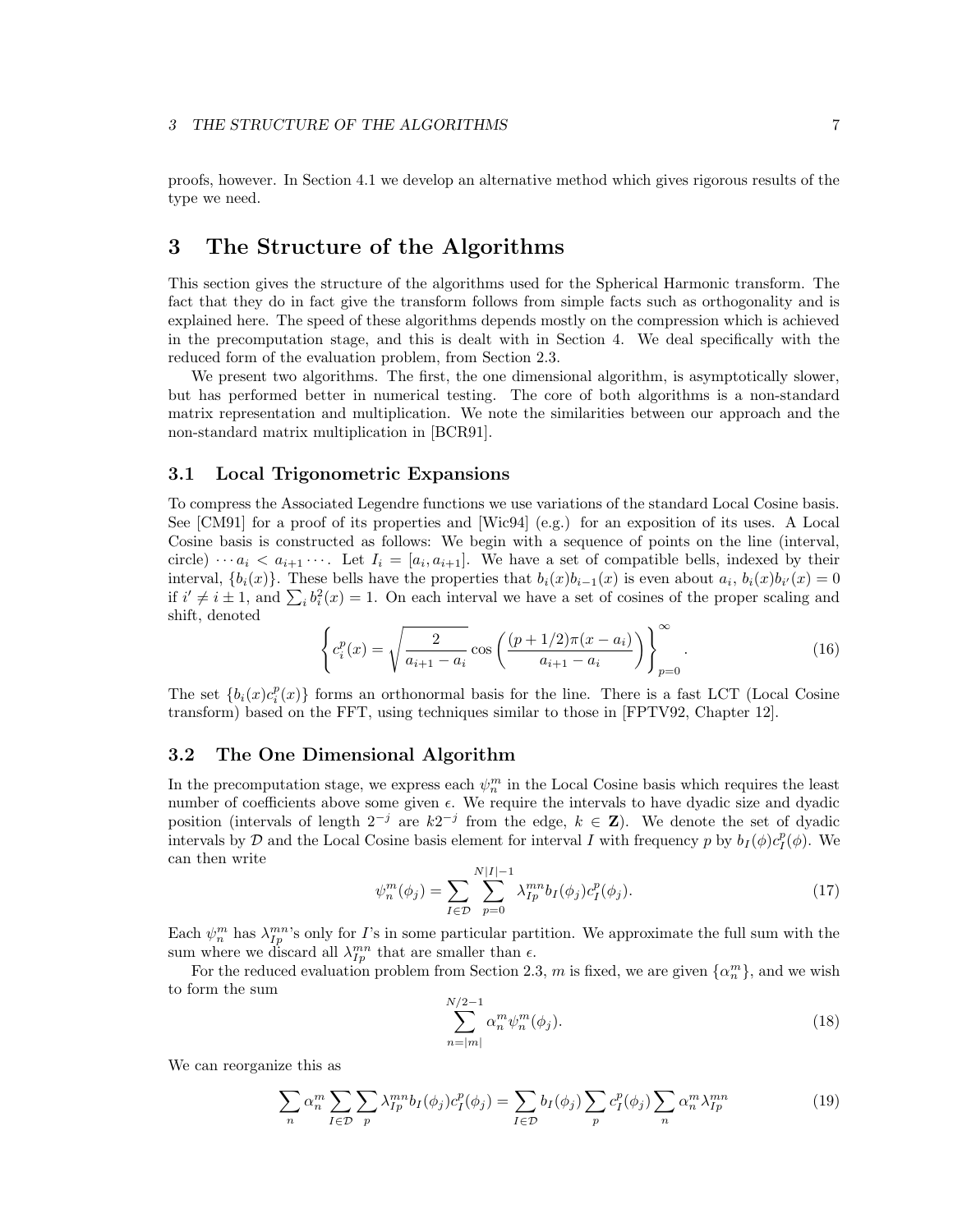#### 3 THE STRUCTURE OF THE ALGORITHMS 8

=

and sum over  $n$  to obtain

$$
= \sum_{I \in \mathcal{D}} b_I(\phi_j) \sum_p \gamma_{Ip}^m c_I^p(\phi_j). \tag{20}
$$

To compute all the  $\gamma^m$ 's costs as many computations as we have  $\lambda$ 's. (Remember we have discarded  $\lambda_{Ip}^{mn} < \epsilon$ .) To evaluate the sums over I and p at all  $\phi_j$ 's, we do Local Cosine transforms at log N scales, for total cost  $N \log^2 N$ .

In Section 4.3 we will show that for each  $\psi_n^m$  we need at most  $\mathcal{O}(\sqrt{m} \log N(\log \epsilon)^{7/2})$  coefficients. Adding this over *n* yields a total count of  $\lambda$ 's of  $\mathcal{O}(\sqrt{m}N \log N(\log \epsilon)^{7/2})$ . The application of the compressed matrix (computation of  $\gamma$ ) thus dominates the Local Cosine transforms. Doing this evaluation for N values of m gives us a total operations count of  $\mathcal{O}(N^{5/2} \log N (\log \epsilon)^{7/2})$ .

#### 3.3 The Two Dimensional Algorithm

We again deal with the reduced evaluation problem (Section 2.3) for some fixed  $m$ . We consider it in its matrix form  $(\psi_n^m(\phi_j))_{n,j} \alpha_n^m = \sqrt{\sin \phi_j} f(\phi_j, \hat{m})$ . Define the matrix  $M_{n,j} = \psi_n^m(\phi_j)$  with  $\psi_n^m \equiv 0$ for  $n < |m|$ . Let  $\alpha$  be the vector of values of  $\alpha_n^m$ , and f be the vector of values of  $\sqrt{\sin \phi_j} f(\phi_j)$ . We can apply M to  $\alpha$  directly with computation time equal to the number of nonzero entries of M, which is  $N(N-m) = \mathcal{O}(N^2)$ .

Instead we break M into disjoint rectangular submatrices. We can apply M to  $\alpha$  by applying each submatrix to some part of  $\alpha$  and putting the result in the appropriate place in f. Conceptually, it is best to think of this as applying the transpose of the vector  $\alpha (\alpha^t)$  to M from above, and getting out  $f^t$ , as in Figure 3. In the end, several rectangles contribute to each  $f_j$ , but only additively. We can treat each rectangle as a separate problem. In particular, we can do a distinct change of basis on each rectangle. As input for these rectangles, we must expand  $\alpha$  locally into many different bases. Similarly, we have to recombine the outputs to get  $f$ .



Figure 3: Applying a vector to a matrix from above.

We assure the fast computation of inputs from  $\alpha$  by first requiring the rectangles be dyadic (in size and position). Second, we only allow our change of basis be to Local Cosine series. With these restrictions, preparing  $\alpha$  and assembling f take at most  $N \log^2 N$  computations.

The objective of this approach is to find a partition so that each rectangle can be represented by a small number of (Fourier) coefficients. The cost to apply this matrix is the total number of these which are greater than  $\epsilon$ . Simply removing the rectangles creates a discontinuity at the edges, however, which makes the Fourier coefficients decay very slowly. We would instead like to separate the rectangles smoothly.

We consider the partitioning in n, which has to do with expansions of  $\alpha$ . Fix j and a dyadic interval I. Let  $\alpha_I$  be  $\alpha$  restricted to I, I<sup>\*</sup> be the symmetric double of I, and  $b_I$  a smooth function supported on  $I^*$  with  $1/2 \leq b(n) \leq 1$  when  $n \in I$ . As part of the matrix application, we wish to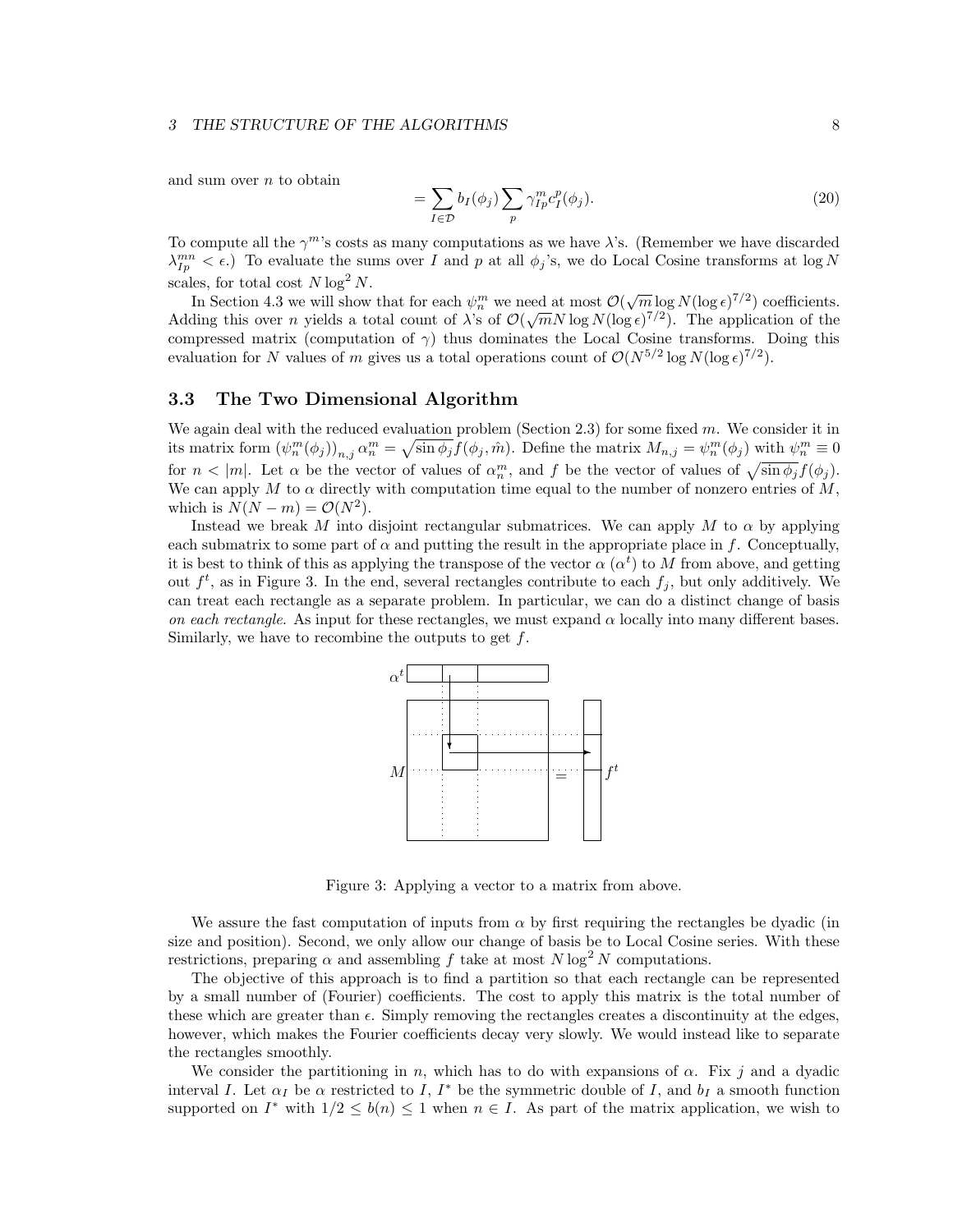compute the inner product  $\langle M_{n,j} | I, \alpha \rangle = \langle M_{n,j}, \alpha_I \rangle = \langle M_{n,j} b_I, \alpha_I / b_I \rangle$ . Let ( $\hat{\cdot}$ ) represent a Fourier expansion on  $I^*$ . Then  $\langle M_{n,j} b_I, \alpha_I/b_I \rangle = \langle \widehat{M_{n,j} b_I}, \widehat{\alpha_I/b_I} \rangle$ . Since  $M_{n,j} b_I$  is as smooth as M, this eliminates the discontinuity. We will store the coefficients  $\tilde{M}_{n,j} \tilde{b}_I$  instead of  $\tilde{M}_{n,j} | I$ . We refer to this trick as using 'double bells' or 'double sized intervals'.

Note that with this approach we lose orthogonality. All we really need is the ability to apply the matrix, which we retain. An advantage of this method is that adjacent rectangles do not interact. This removes issues of bell compatibility and greatly simplifies searches (Section 5.1.3). A disadvantage is a factor of two inefficiency in the bell cost.

In Section 4.4 we will show that for each m we need at most  $O(N \log N (\log \epsilon)^7)$  coefficients for M, with constants independent of m. The operations count of  $\mathcal{O}(N \log^2 N)$  for the LCTs thus dominates. Doing this evaluation for N values of m gives us a total operations count of  $\mathcal{O}(N^2 \log^2 N)$ .

# 4 Compression Rates

This section gives rigorous proofs of bounds on the number of coefficients retained after compressing using the one or two dimensional partitioning schemes described in Section 3. We first construct a general theory of compression for solutions to Schrödinger equations, and then apply this theory to our specific case.

By 'compression' we mean the representation (to some prescribed accuracy) of a given function or matrix in a small number of parameters. We also require that we be able to effectively use these parameters in place of the function. This requirement means that a sparse representation of a function in terms of a basis with fast transform is compression, while the representation of the matrix  $(\psi_n^m(\phi_j))_{n,j}$  by the two parameters m and N is not.

## 4.1 A Quantitative Quasi-Classical Theory

#### 4.1.1 First Bounds

**Theorem 4.1** Let  $\psi(x)$  be a solution to  $\psi''(x) = -V(x)\psi(x)$  and  $b(x)$  a smooth function supported on  $[0, 1]$ . Then:

$$
|\widehat{b\psi}(\xi)| \le \frac{||(V(x) - V^*)b||_p + ||b''||_p + 2|\xi| \cdot ||b'||_p}{|V^* - \xi^2|} ||\psi||_q \tag{21}
$$

for any  $V^* \in \mathbf{R}$  and  $1 = (1/p) + (1/q); 1 \le p, q \le \infty$ .

Proof: Integrating twice by parts, we obtain

$$
\widehat{b\psi}(\xi) = \int_0^1 \left[ b''(x)\psi(x) + 2b'(x)\psi'(x) + b(x)\psi''(x) \right] \frac{e^{-ix\xi}}{(-i\xi)^2} dx.
$$
 (22)

Considering the  $b'\psi'$  term separately and integrating by parts again, we have:

$$
\widehat{b\psi}(\xi) = \frac{1}{-\xi^2} \int_0^1 \left[ -b''(x) - V(x)b(x) + 2i\xi b'(x) \right] \psi(x) e^{-ix\xi} dx.
$$
 (23)

Choosing any  $V^*$  we have

$$
\widehat{b\psi}(\xi)\left(1+\frac{V^*}{-\xi^2}\right) = \frac{1}{-\xi^2} \int_0^1 \left[-b''(x) - (V(x) - V^*)b(x) + 2i\xi b'(x)\right] \psi(x) e^{-ix\xi} dx \tag{24}
$$

$$
\widehat{b\psi}(\xi) = \frac{1}{V^* - \xi^2} \int_0^1 \left[ -b''(x) - (V(x) - V^*)b(x) + 2i\xi b'(x) \right] \psi(x) e^{-ix\xi} dx \tag{25}
$$

and the theorem follows by Hölder's inequality.  $\square$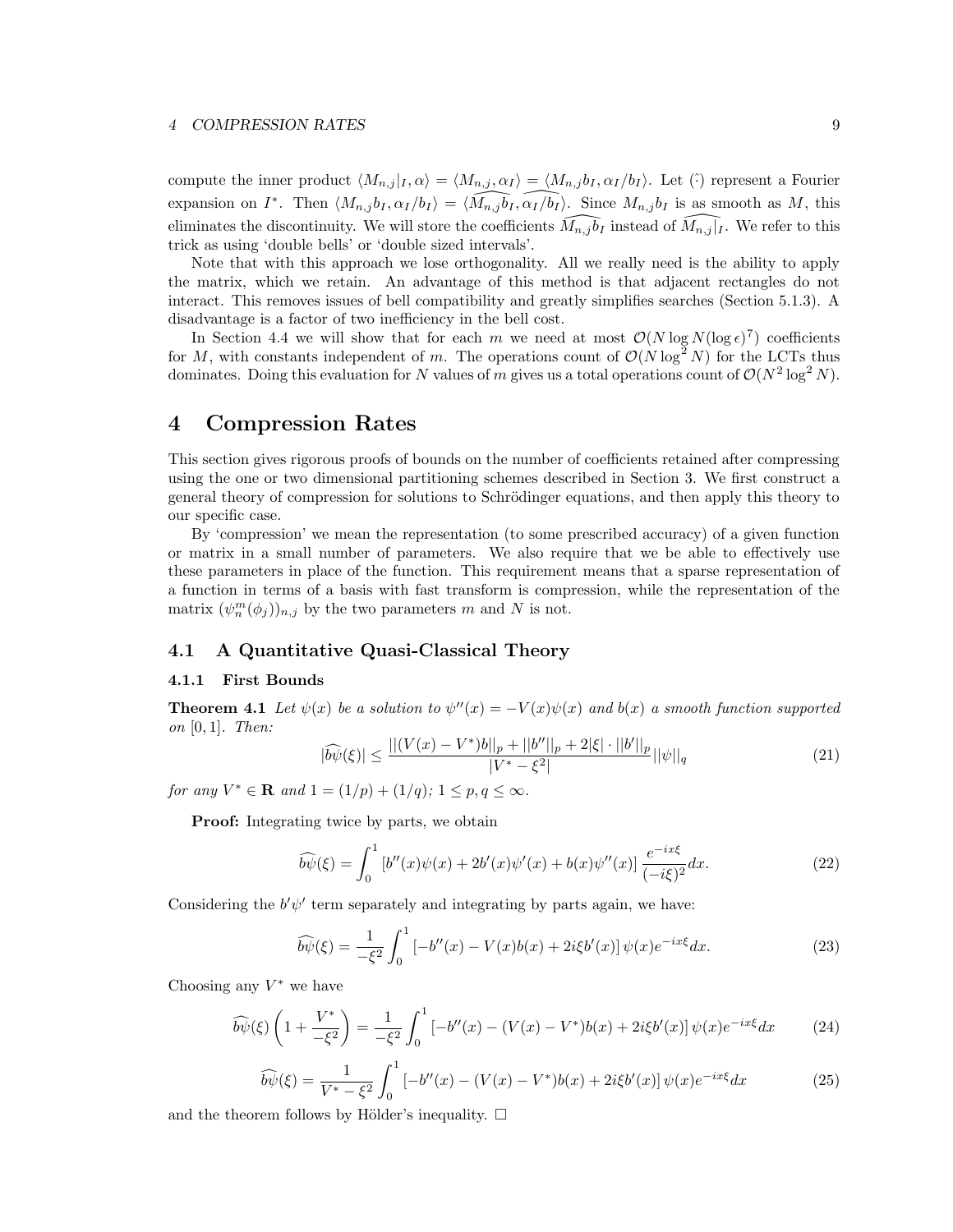#### 4 COMPRESSION RATES 10

#### 4.1.2 Measuring Localization

We have 'localized'  $\widehat{b}\widehat{\psi}$  near  $\xi = \pm \sqrt{V^*}$ . The localization is better when we choose  $V^* \approx V(x)$ . In a rough sense then, we can claim  $\psi$  has local frequency  $\pm \sqrt{V^*}$  and instantaneous frequency  $\pm \sqrt{V(x)}$ . To quantify these statements, we would like to know how many frequencies (near  $\pm \sqrt{V^*}$ ) are significant.  $\widehat{b}\widehat{\psi}$  cannot be compactly supported, so we must choose some  $\epsilon > 0$  and consider  $\{\xi : |\widehat{b}\psi(\xi)| > \epsilon\}$  as being significant. We will call this set the  $\epsilon$ -support of  $\widehat{b}\psi(\xi)$ .

**Theorem 4.2** With  $\psi$  and b as in Theorem 4.1, and with the assumptions  $||\psi||_q = 1$  and  $0 \leq b(x) \leq$ 1, the length of the overall  $\epsilon$ -support is bounded by

$$
\frac{12||b'||_p}{\epsilon} + \min\left\{2\sqrt{\frac{6||b''||_p}{\epsilon}}, \frac{6\sqrt{2}||b''||_p}{\epsilon\sqrt{V^*}}\right\} + \min\left\{2\sqrt{\frac{6||V(x) - V^*||_p}{\epsilon}}, \frac{6\sqrt{2}||V(x) - V^*||_p}{\epsilon\sqrt{V^*}}\right\}.
$$
 (26)

**Proof:** To compute the  $\epsilon$ -support of our bounds, we compute the  $(\epsilon/3)$ -support of the three terms in Theorem 4.1 and take the union. For the  $(V - V^*)b$  term we have

$$
\frac{||V(x) - V^*||_p}{|V^* - \xi^2|} \ge \frac{\epsilon}{3}
$$
\n(27)

when

$$
\sqrt{V^* - \frac{3||V(x) - V^*||_p}{\epsilon}} \le |\xi| \le \sqrt{V^* + \frac{3||V(x) - V^*||_p}{\epsilon}} \tag{28}
$$

which is a set of length

$$
2\left(\sqrt{V^* + \frac{3||V(x) - V^*||_p}{\epsilon}} - \sqrt{V^* - \frac{3||V(x) - V^*||_p}{\epsilon}}\right).
$$
\n(29)

When  $V^* \leq 3||V(x) - V^*||_p/\epsilon$  we drop the second term. This length is bounded by

$$
\min\left\{2\sqrt{\frac{6||V(x) - V^*||_p}{\epsilon}}, 6\sqrt{2}\frac{||V(x) - V^*||_p}{\epsilon\sqrt{V^*}}\right\}.
$$
\n(30)

This second bound is only useful when  $V^* \geq 3||V(x) - V^*||_p/\epsilon$ , so we call it a 'high frequency' bound.

Similarly, for the  $b''$  term, we have a set of length

$$
2\left(\sqrt{V^* + \frac{3||b''||_p}{\epsilon}} - \sqrt{V^* - \frac{3||b''||_p}{\epsilon}}\right) \le \min\left\{2\sqrt{\frac{6||b''||_p}{\epsilon}}, \frac{6\sqrt{2}||b''||_p}{\epsilon\sqrt{V^*}}\right\}.
$$
(31)

The  $b'$  term behaves differently, however.

$$
\frac{2|\xi|||b'||_p}{|V^* - \xi^2|} \ge \frac{\epsilon}{3}
$$
\n(32)

on a set of length

$$
\frac{12||b'||_p}{\epsilon} \square \tag{33}
$$

**Remark:** The b' term yielded an  $\epsilon$ -support of length  $12||b'||_p/\epsilon$ . We may be able to improve this by applying Theorem 4.1 again, but we will always be left with a term which, like this one, is independent of V and  $V^*$ . This term gives a minimum on the length of the  $\epsilon$ -support, and can be viewed as a manifestation of the uncertainty principle.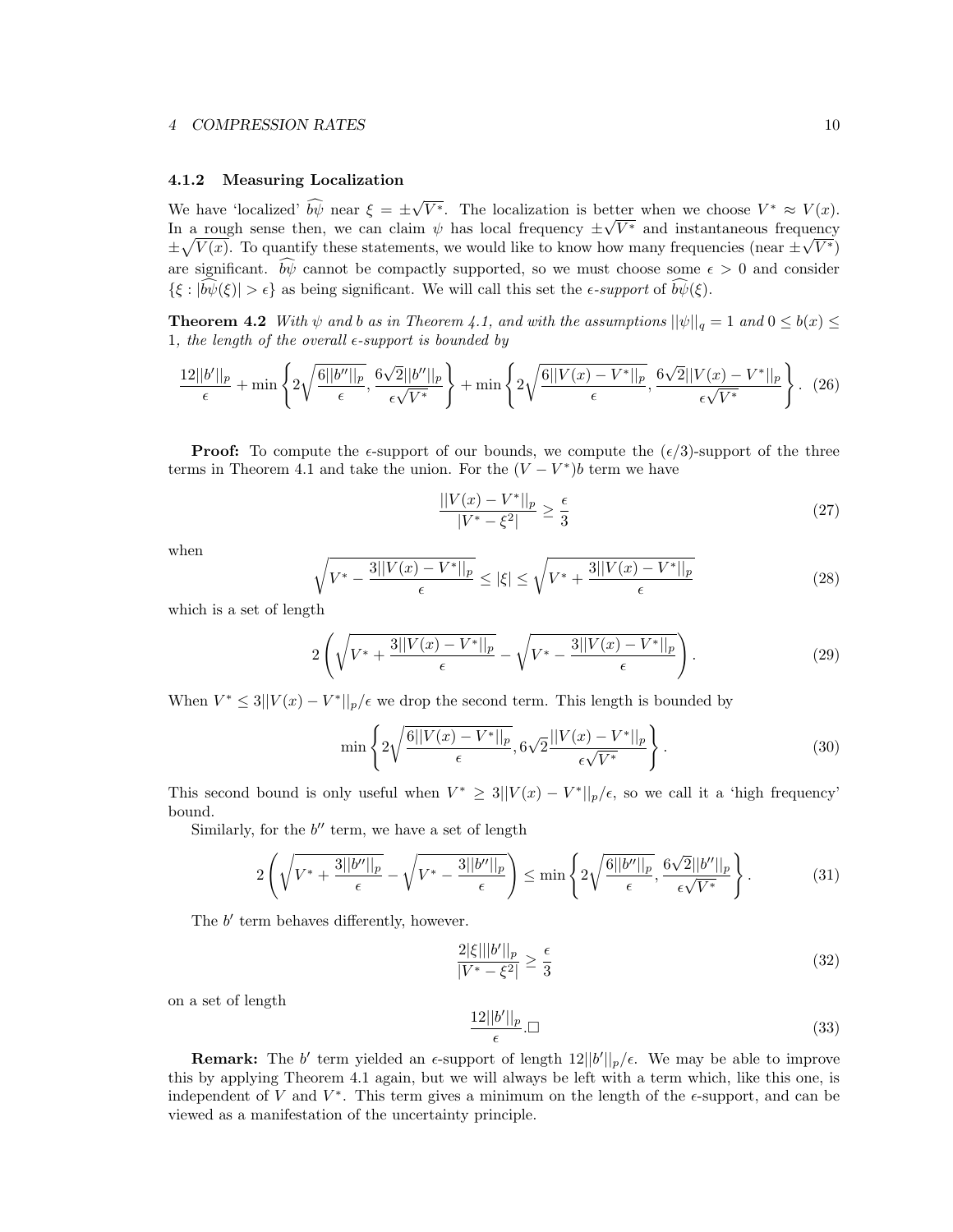#### 4.1.3 Number of Terms

Up to now we have been considering the Fourier transform  $\widehat{b}\widehat{\psi}$ . Since we are actually on an interval, it makes sense to sample  $\hat{b}\hat{w}$  and consider the Fourier series. Instead of considering the length of the  $\epsilon$ -support as our measure of localization, we consider the number of Fourier coefficients above  $\epsilon$ .

**Definition 4.3** The cost (or  $\epsilon$ -cost) of an expansion is the number of Fourier coefficients above  $\epsilon$ .

For our application we choose  $p = \infty$  and  $q = 1$ . We assumed earlier that  $||\psi||_q = 1$ . Actually,  $\psi$  will be a basis element, and so have  $||\psi||_{L^2[0,1]} = 1$ . We formulate our theorem on cost for our particular application because the scaling simplifies.

**Theorem 4.4** With  $\psi$  and b as in Theorem 4.1, and with the assumptions  $||\psi||_2 = 1$  and  $0 \leq b(x) \leq$ 1, the cost of expansion on an interval of length l is at most

$$
2\max\left\{\frac{12||b'||_{\infty}}{\epsilon},\min\left\{2\sqrt{\frac{6||b''||_{\infty}}{\epsilon}},\frac{6\sqrt{2}||b''||_{\infty}}{\epsilon\sqrt{l^{2}V^{*}}}\right\},\right\}
$$

$$
\min\left\{2l\sqrt{\frac{6||V(x)-V^{*}||_{\infty}}{\epsilon}},\frac{6\sqrt{2}||V(x)-V^{*}||_{\infty}}{\epsilon\sqrt{V^{*}}}\right\}\right\}.
$$
(34)

To deal with intervals of length l, we must adjust our previous bounds. We first note that we can bound  $||\psi||_{L^1[x,x+l]} \le ||\psi||_2||1||_{L^2[x,x+l]} = \sqrt{l}$ . When we convert from a Fourier transform to  $\sqrt{l}$ . These two factors of  $\sqrt{l}$  will cancel. Fourier series, we must also normalize the exponentials to be a basis on our interval, by dividing by

Converting the Fourier transform to Fourier series by sampling also means changing the  $\xi$  to  $k/l$ where k is an integer. (We ignore a factor of  $2\pi$ .) The cost on an interval of length l can thus be computed from the  $\epsilon$ -support as  $l \cdot |\epsilon$ -support.

We must also shrink the bell to fit on this interval. We must consider  $b(x/l)$  and thus  $||(b(\cdot/l))'|| =$  $||b'||/l$  and  $||(b(\cdot/l))^{\prime\prime}|| = ||b''||/l^2$ . Our new b' cost bound is then

$$
\frac{12||b'||_{\infty}}{\epsilon l} = \frac{12||b'||_{\infty}}{\epsilon} \tag{35}
$$

which is unchanged. Thus any expansion on any interval has at least this cost (using this method).

From  $b''$  we have a new cost of

$$
\min\left\{2\sqrt{\frac{6||b''||_{\infty}}{\epsilon}}, \frac{6\sqrt{2}||b''||_{\infty}}{\epsilon\sqrt{l^2V^*}}\right\}.
$$
\n(36)

From  $V - V^*$  we now have

$$
\min\left\{2l\sqrt{\frac{6||V(x) - V^*||_{\infty}}{\epsilon}}, l\frac{6\sqrt{2}||V(x) - V^*||_{\infty}}{\epsilon\sqrt{V^*}}\right\}.
$$
\n(37)

In this case both bounds have been multiplied by  $l$  and so improve linearly if we shrink  $l$ . Also note that the norm is taken over a different interval. Thus if we shrink  $l$ , for some (different) choice of  $V^*$ , we can likely make  $||V(x) - V^*||_{\infty}$  somewhat smaller. How much smaller we can make it depends on our particular  $V(x)$ . We will later use our knowledge of  $V(x)$  to choose appropriate l and  $V^*$ .

**Remark:** The  $b''$  term is unimportant, since its cost in general can be dominated by the  $b'$  term. We will ignore its presence.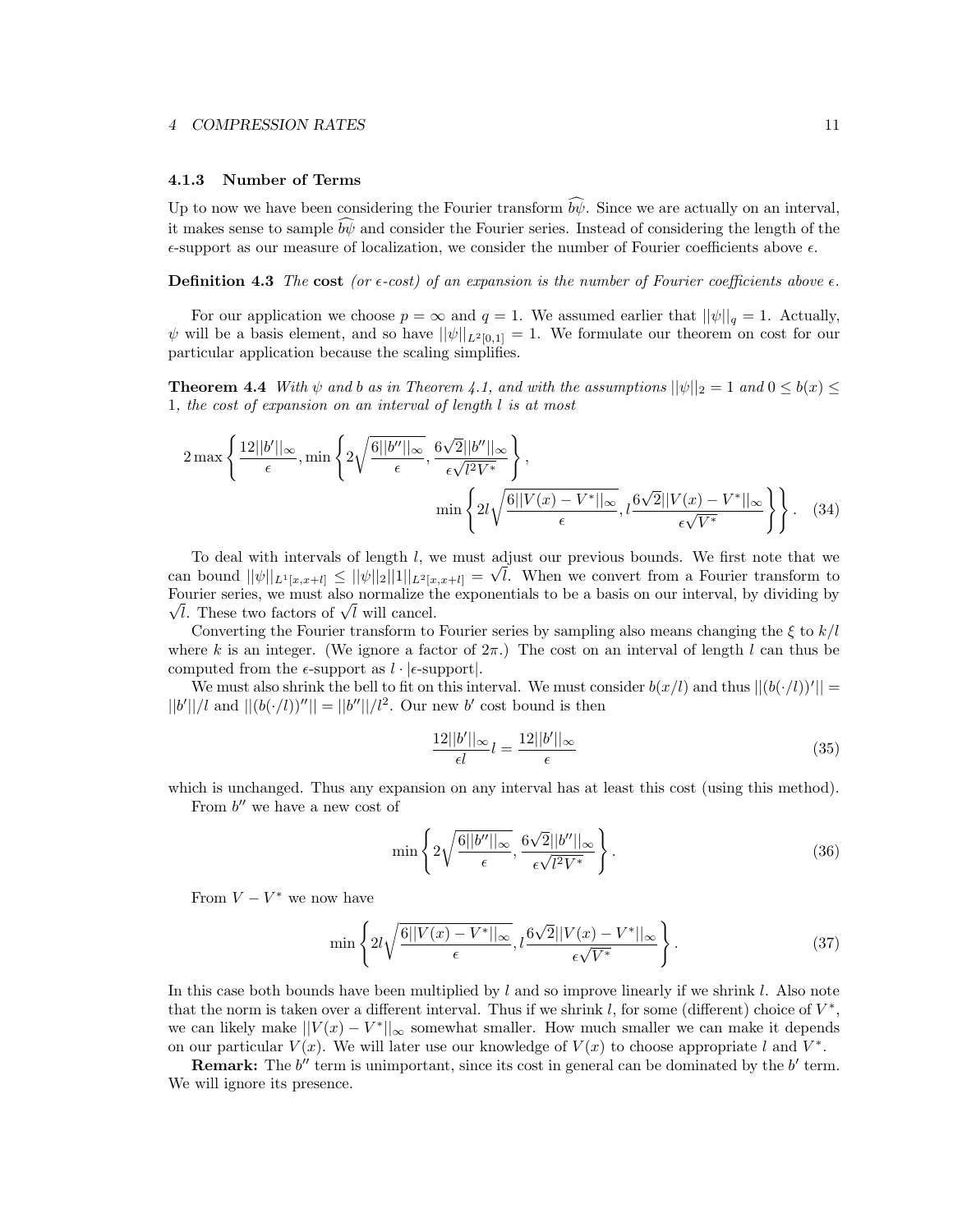## 4.2 The Intuition

We would like to have a simple method for computing the cost of expanding a 'chirp', i.e. a function which has 'instantaneous frequency' some function  $\nu(x)$ . We graph  $\nu(x)$  in the  $x \times \xi$  phase plane. On the phase plane a Local Cosine basis element is viewed as a rectangle of area 1 with  $x$ -support on its base interval I shifted in  $\xi$  by its frequency. Intuitively, those boxes that intersect  $\nu(x)$  should correspond to Local Cosine elements that yield significant coefficients. If we set  $\Delta = \max_I \nu(x) \min_I \nu(x)$  we can estimate the number of boxes by  $\Delta |I| = \Delta l$ . We must always intersect at least 1 box, however, so we need to consider max $\{\Delta l, 1\}$ . See Figure 4.



Figure 4: Instantaneous frequency cost intuition.

In Section 4.1.2 we bounded the cost of expansion by

$$
\frac{C}{\epsilon} \frac{||V(x) - V^*||}{\sqrt{V^*}}.
$$
\n(38)

Assuming  $V(x) \ge 0$  let  $\nu(x) = \sqrt{V(x)}$  and  $\sqrt{V^*}$  be the median value of  $\sqrt{V(x)}$ . Then our cost is

$$
\frac{C}{\epsilon} \left| \sqrt{V(x)} - \sqrt{V^*} \right| \frac{\left| \sqrt{V(x)} + \sqrt{V^*} \right|}{\sqrt{V^*}} \le 2 \frac{C}{\epsilon} \left| \sqrt{V(x)} - \sqrt{V^*} \right|.
$$
\n(39)

In Section 4.1.3 we determined that if the interval is of length  $l$ , our cost is multiplied by  $l$ , to yield  $(2C/\epsilon)l/\sqrt{V(x)} - \sqrt{V^*}$ . Again we let  $\Delta = \max_I \nu(x) - \min_I \nu(x)$ . The cost to expand on that interval is bounded by  $(2C/\epsilon)$  max $\{l\Delta, B\}$ , where B is the minimal bell cost (||b'||). Our intuition is therefore justified.

## 4.3 Associated Legendre Functions

If we consider the potential

$$
V(\phi) = (n+1/2)^2 - \frac{m^2 - 1/4}{\sin^2 \phi} \tag{40}
$$

on  $[0, \pi/2], \psi$  will be an Associated Legendre function of order  $m$ ,  $\sqrt{\sin \phi} \tilde{P}_n^m(\cos \phi)$ . We will eventually wish to take many derivatives of  $V(x)$  but the sin  $\phi$  will introduce factors of cos  $\phi$  and make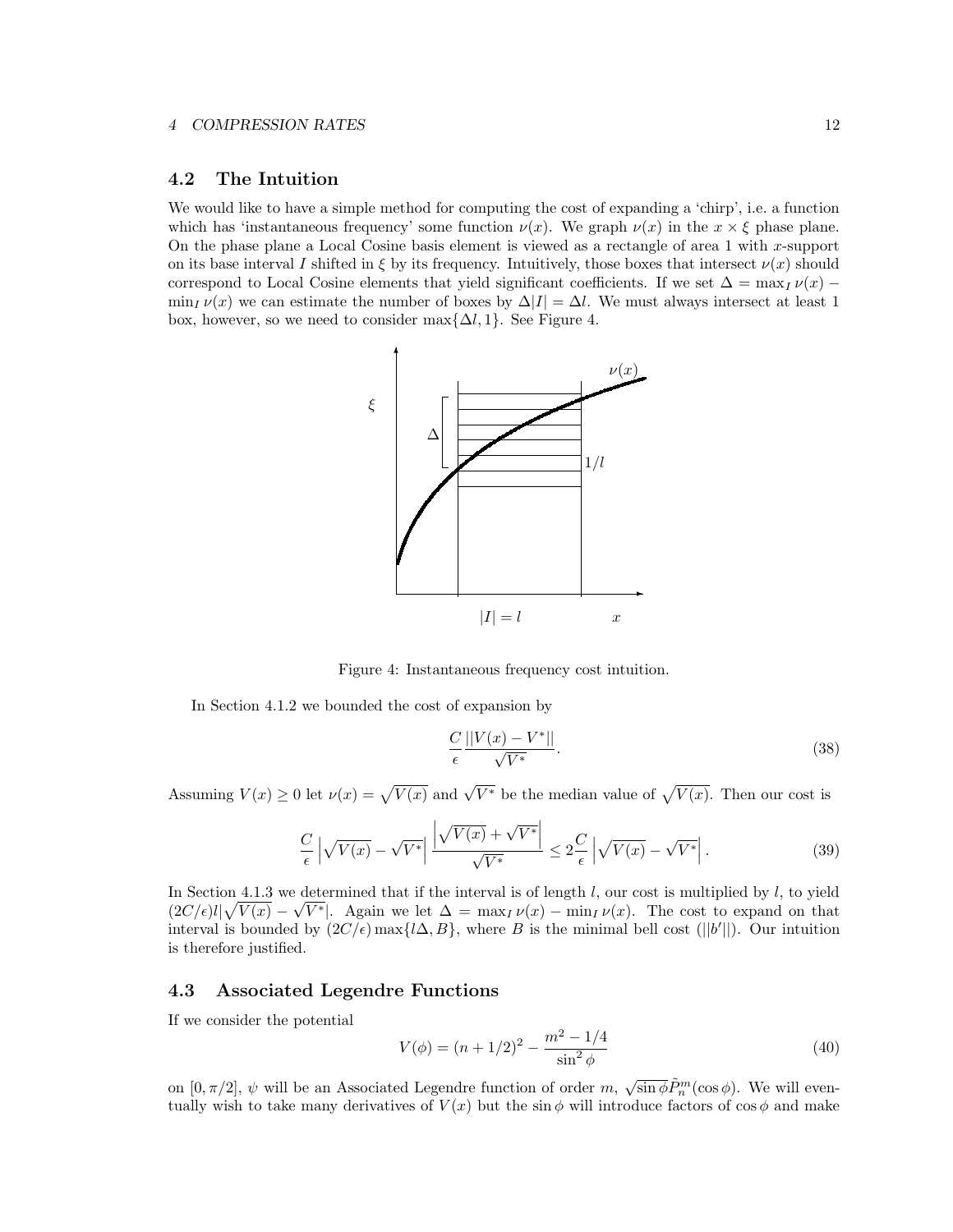#### 4 COMPRESSION RATES 13

the calculations unpleasant. Instead we can consider the potential

$$
V(x) = (n + 1/2)^2 - \frac{m^2 - 1/4}{x^2}
$$
\n(41)

which will yield Bessel functions. Qualitatively, these behave the same as the Associated Legendre functions, and so we will have the same overall cost estimate. Making this rigorous would simply introduce some factors of  $\pi$ . See Figure 5 for graphs comparing the behavior of an Associated Legendre function and the corresponding Bessel function.



Figure 5:  $\sqrt{\sin \phi} \tilde{P}_{60}^{20}(\cos \phi)$  and  $\sqrt{r} J_{20}(60r)$  on  $[0, \pi/2]$ 

Remark: In the next few sections we will prove compression results for Associated Legendre functions by proving them for Bessel functions. As a consequence, we also obtain a fast version of the Hankel transform for f with compact support. (See [EMOT54, p.3].) The Hankel tranform is defined as

$$
\mathcal{H}_{\nu}f(y) = \int_0^\infty f(r)J_{\nu}(ry)\sqrt{ry}dr.
$$
\n(42)

#### 4.3.1 Bessel Functions

We have made a simplification to consider the potential (41) on [0, 1].  $\psi(x)$  is then the Bessel function of order  $m, \sqrt{x} J_m(nx)$ . To simplify the following calculations further, we make a further reduction to  $V(x) = n^2 - (m/x)^2$ . We will not use any algebraic properties of the values of m and n, so this reduction is unimportant.

The tools we developed above give bounds on the cost (number of coefficients) for a given interval. Our only real freedom is how we partition  $[0, 1]$ . Our total cost is the sum of the costs from each subinterval. We would like to find the partition which minimizes our total cost.

**Theorem 4.5** Let  $\psi$  be a solution to  $\psi'' = (n^2 - (m/x)^2)\psi$  on N points in [0,1], normalized so  $||\psi||_2 \leq 1$ . Then there exists a partition of [0, 1] which yields total expansion cost less than

$$
2\sqrt{m}\frac{\sqrt{||b'||}}{\epsilon}\log N.\tag{43}
$$

The first part of our scheme is a stopping time argument. We fix a cost  $C$  to be the maximum allowed cost. Given an interval, if its cost is less than  $C$  we keep it; otherwise split it in two and pass them to the next stage. Start with [0, 1] and continue until stopped. In deciding whether we stop there are two considerations. First is the bell cost. If we split an interval in two, our non-bell cost (37) shrinks by a factor of at least two, but the bell cost (35) is unchanged. We will stop if and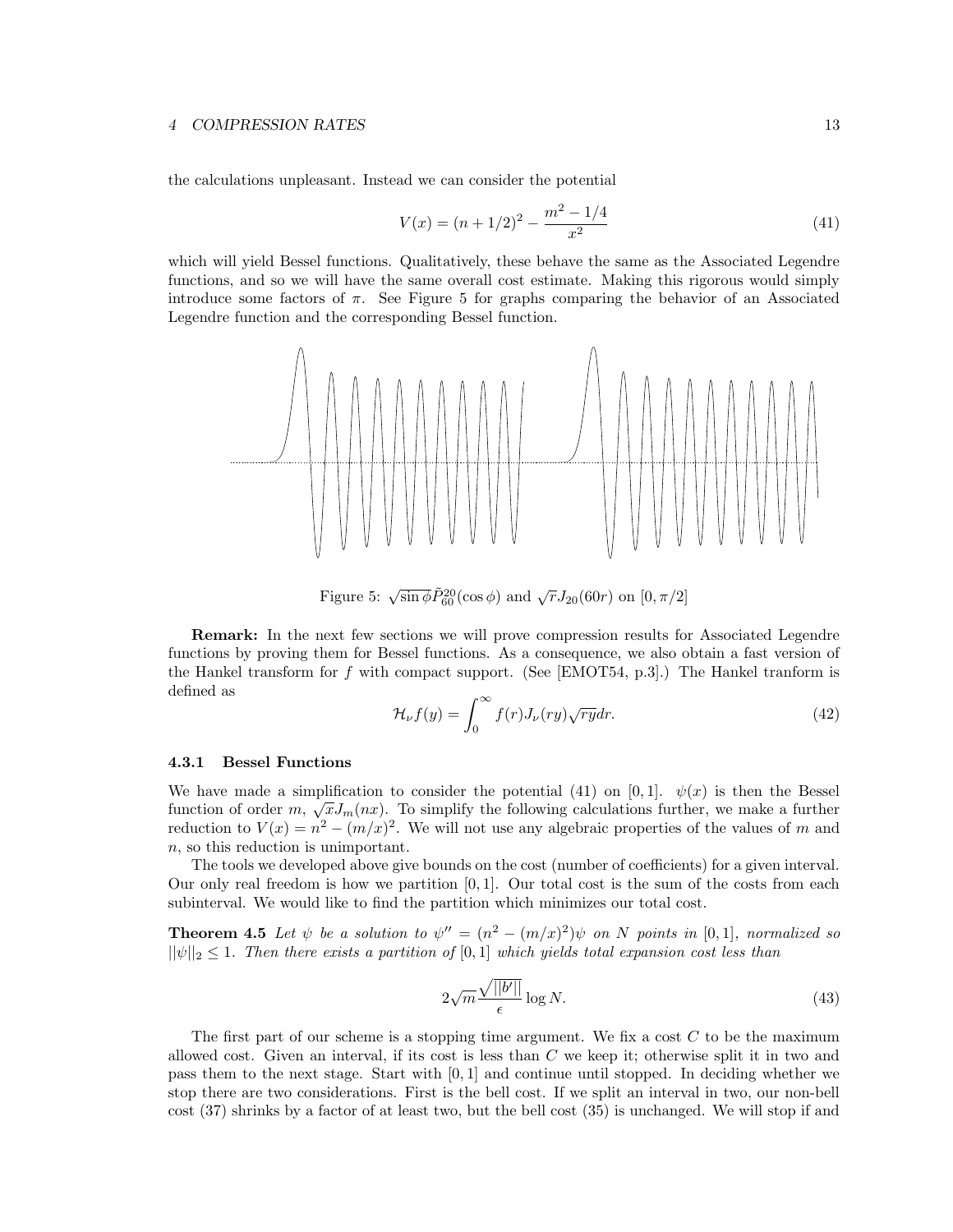#### 4 COMPRESSION RATES 14

only if C is greater than the bell cost  $||b'||/\epsilon$ . The second consideration is that we will be working on a finite number of points N. Once the number of points in an interval is less than  $C$ , it cannot cost more than C in any case. We will also use this fact when we count intervals.

Before trying to count the intervals, we consider the structure of the partition we expect to be chosen. When  $x \leq m/n$ ,  $\psi$  decays rapidly and smoothly and can be expanded into Local Cosine with negligible cost. We thus consider this a 'nothing' interval and only worry about  $[m/n, 1]$ . For a fixed interval length  $l = 2^{-j}$  there will be some set in  $[m/n, 1]$  such that the interval  $[x, x + l]$  has cost less than C. Using the high frequency bound in (30), we have cost

$$
\leq \frac{2^{-j}||V - V^*||}{\epsilon \sqrt{V^*}}.\tag{44}
$$

Since V is concave down, we can bound  $||V - V^*||$  on  $[x, x + 2^{-j}]$  by  $2^{-j}V'(x)$ , choosing  $V^* = V(x)$ . We then have cost

$$
\leq \frac{2^{-2j}m^2}{\epsilon x^2 \sqrt{(nx)^2 - m^2}}.\tag{45}
$$

Note that this cost shrinks as x increases. The 'good' set  $(G_j)$  for size  $2^{-j}$  is thus some interval [ $x_j$ , 1]. The remaining interval  $[m/n, x_j]$  is the 'bad' set  $(B_j)$ . See Figure 6.



Figure 6: Good and bad intervals for size  $2^{-j}$ 

It will be most efficient if we break the interval  $B_{j-1} \cap G_j = [x_j, x_{j-1}]$  into intervals of size  $2^{-j}$ . It will take  $2^{j} |B_{j-1} \cap G_j|$  such intervals, yielding cost  $C2^{j} |B_{j-1} \cap G_j|$ . To estimate  $|B_{j-1} \cap G_j|$ , we first dominate it by  $|B_{j-1}| = x_{j-1} - m/n = \gamma_{j-1}$ . Setting our cost bound equal to C and manipulating, we find

$$
\frac{2^{-j}m}{\sqrt{C\epsilon}} = x_j((x_jn)^2 - m^2)^{1/4} = (\gamma_j + m/n)(\gamma_jn)^{1/4}(\gamma_jn + 2m)^{1/4}.
$$
 (46)

It is difficult to solve for  $\gamma_j$ , but it will be dominated by  $\delta_j$ , which satisfies

$$
\frac{2^{-j}m}{\sqrt{C\epsilon}} = \delta_j^{3/4}(m/n)^{1/4}(\delta_j n)^{1/4}m^{1/4} = \delta_j m^{1/2},\tag{47}
$$

which means  $\delta_j = 2^{-j} \sqrt{m/C\epsilon}$ .

We can now bound  $[x_j, x_{j-1}]$  by  $\delta_{j-1}$ . Our cost for this interval using subintervals of size  $2^{-j}$  is thus at most

$$
2^{-j+1}\sqrt{\frac{m}{C\epsilon}} \cdot 2^j \cdot C = 2\sqrt{m}\sqrt{\frac{C}{\epsilon}}.\tag{48}
$$

As noted above,  $j \leq \log N$  and thus we can sum over j and bound our overall cost by  $2\sqrt{m}\sqrt{C/\epsilon} \log N$ . Plugging in the minimal cost per interval  $||b'||/\epsilon$ , we obtain total cost

$$
2\sqrt{m}\frac{\sqrt{||b'||}}{\epsilon}\log N.\tag{49}
$$

Remark: According to these estimates, our best results are obtained by shrinking the intervals until the non-bell cost equals the bell cost. Since the bell cost is independent of the interval size, this indicates that our choice to have all intervals of the same cost should be optimal.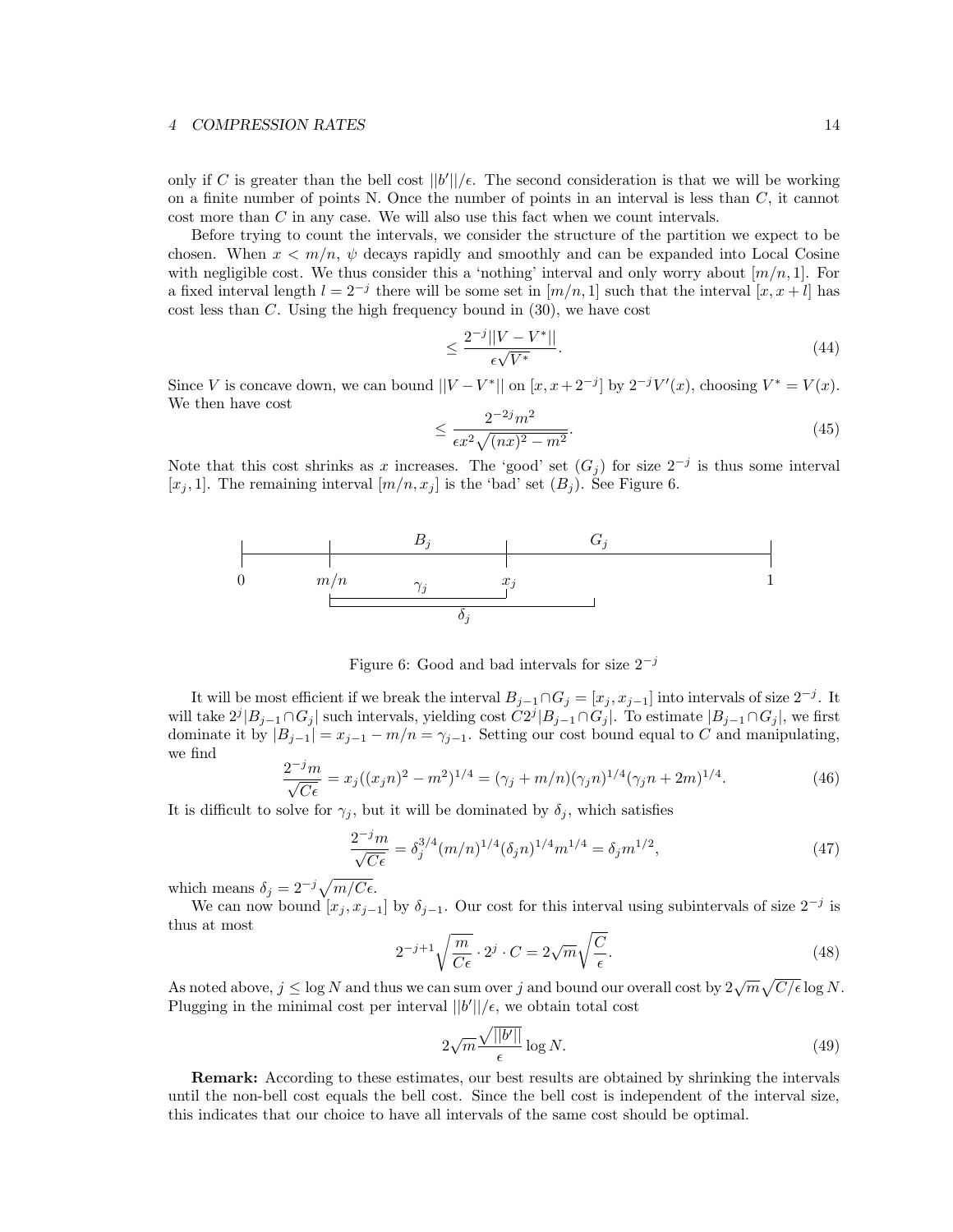#### 4.3.2 Higher Order Estimates

The above estimates are fine, but depend on  $\epsilon$  like  $\epsilon^{-1}$ . Here we apply Theorem 4.1 repeatedly to get higher order decay in  $\xi$ , and thus more benign dependence on  $\epsilon$ .

If we apply Theorem 4.1 one time, we convert a single term into 3 terms. One of these has multiplicity 2, so we'll consider there to be 4 terms. If we apply the theorem  $k$  times, we expect  $4^k$  terms. Along the way we take derivatives of products and powers, which will give us further multiplicities. In going from step k to step  $k + 1$ , we multiply by at most  $(2k)(2k + 1)$ . Our total number of terms, including multiplicities, is thus bounded by  $4^k(2k)!$ . Within some terms we will also generate a factor of k!. We account for this now so that when it appears later, we can ignore it. We therefore proceed as if there were  $4^k(2k)!k!$  terms.

Each term has the following form:

$$
\frac{|\xi|^a \cdot ||b^{(b)}|| \cdot l^{2k - (a+b)} \cdot ||V - V^*||^c \cdot |V^{(1)}|^{d_1} \cdot |V^{(2)}|^{d_2} \cdots}{|\xi^2 - l^2 V^*|^k}
$$
\n
$$
(50)
$$

with  $a + b + 2c + \sum_{i} d_i(i + 2) = 2k$ ,  $a \leq k$ , and if  $a = k$  then  $b = k$ . We wish to know when this is greater than  $\epsilon/4^k(2k)!k!$ . We will separate each term into k factors and determine when each is greater than  $(\epsilon/4^k(2k)!k!)^{1/k} \approx \epsilon^{1/k}/k^3 = \eta$ . (We use Stirling's formula  $n! \approx \sqrt{2\pi}n^{n+1/2}e^{-n}$ .) The  $\eta$ -support of each factor is two intervals, containing the points  $\pm l\sqrt{V^*}$ . The union of these intervals is essentially the largest pair of intervals, and will contain the intervals when our term is greater than  $\epsilon/4^k(2k)!k!$ .

Following Section 4.3.1, we fix a sub-cost C and determine the smallest x which, given an l, yields cost C for this factor. We will have some factors whose cost is independent of l and x (and  $V(x)$ ) and these will act as a minimum on  $C$ . When we can affect the cost with  $l$ , we will show that  $l$  is a linear function of  $x$ . It may have  $x$ -intercept at  $0$ , in which case its slope is independent of  $m$  and n. It could instead have x-intercept at  $m/n$ , in which case its slope depends on m like  $m^{-1/2}$ . As we saw in Section 4.3.1 and using (48), a linear dependence between l and x (or  $(x - m/n)$ ) means our total cost will depend on  $N$  like  $\log N$ . The total cost also depends on the slope of the line like its inverse. For us this is either independent of m or depends on m like  $\sqrt{m}$ . Given this collection of lines, we can choose a line which is under all of them on  $[m/n, 1]$ , and the inverse of its slope will be  $\mathcal{O}(\sqrt{m})$ . This line gives us a partition of  $[m/n, 1]$  for which all factors obey the sub-cost limit C. A closer examination of its slope will tell us our dependence on  $C$ ,  $\epsilon$ , etc.

We organize the various types of factors in tables. Table 1 contains the basic factors, the bound used for that factor, the corresponding line, and the total cost if that was the dominant line. The bounds are analogous to those in (30) and (33). The lines are found by either setting the bound equal to C and solving for l, or by using the  $\delta$  construction as in (47). The total cost is found by taking the inverse of the slope and multiplying by C. We will also use the shorthand

$$
b_k = \sup_{1 \le j \le 2k} ||b^{(j)}||^{1/j}.
$$
\n(51)

Next, in Table 2, we list the more complicated, composite terms and show how to factor them. The terms of type (58), (62), and (63) have factorials, but these were accounted for at the beginning and incorporated into  $\eta$ , and so can be ignored.

For large m, the worst total is in terms of type (55) and is  $\sqrt{mC/\eta}$ . The factors of type (52) and (53) give us bounds independent of l, and thus tell us we should choose  $C = b_k/\eta$ . Plugging in  $C = b_k/\eta$  and  $\eta = \epsilon^{1/k}/k^3$  yields  $\sqrt{mb_k}k^3\epsilon^{1/k}$ . To estimate  $b_k$ , we note  $b^{(j)}$  should have j peaks, about  $1/j$  apart. The height of these peaks can be found from the height of  $b^{(j-1)}$ 's peaks by multiplying by the previous separation  $(1/(j - 1))$  and an extra factor of two. Inductively this gives  $|b^{(j)}| \sim 2^{j}j!$  and so  $b_k \sim 4k$ . Plugging in this estimate yields cost  $\sqrt{m}k^{7/2}\epsilon^{1/k}$ . Choosing  $k = \log(1/\epsilon)$  gives us a compression cost of  $\mathcal{O}(\sqrt{m} \log N (\log \epsilon)^{7/2})$ .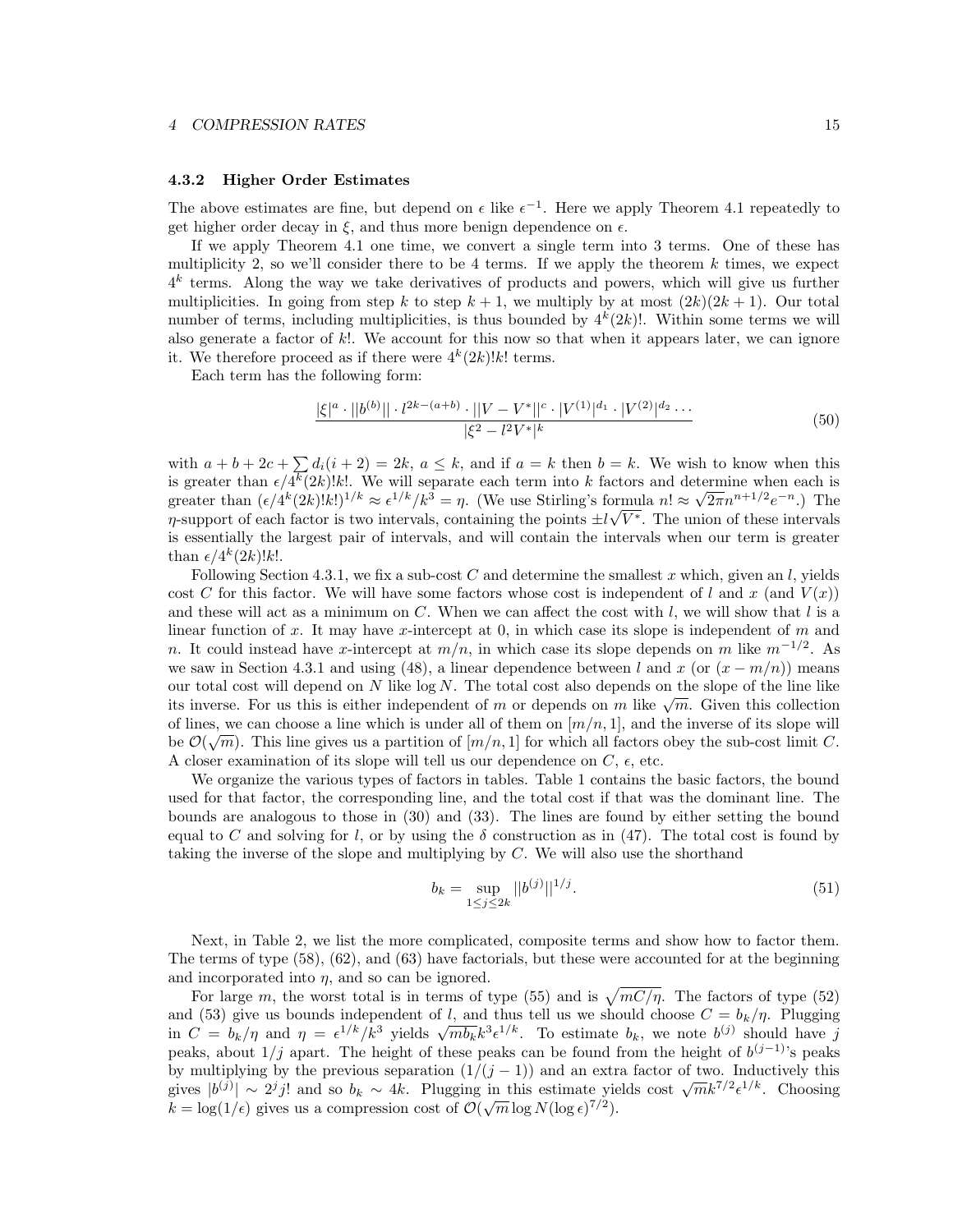| Factor                                 | Bound used                               | Line                                                        | Total cost        |      |
|----------------------------------------|------------------------------------------|-------------------------------------------------------------|-------------------|------|
| $ \xi b_k$<br>$ \xi^2 - l^2 V^* $      | $b_k$<br>$\eta$                          |                                                             |                   | (52) |
| $b_k^2$<br>$ \xi^2 - l^2 V^* $         | $rac{b_k}{\sqrt{\eta}}$                  |                                                             |                   | (53) |
| $ \xi lx^{-1}$<br>$ \xi^2 - l^2 V^* $  | $\frac{lx^{-1}}{\eta}$                   | $l = \eta Cx$                                               | $\eta$            | (54) |
| $l^3m^2x^{-3}$<br>$ \xi^2 - l^2 V^* $  | $l^2m^2$<br>$\eta x^2 \sqrt{(nx)^2-m^2}$ | $l = \sqrt{\frac{C\eta}{m}} \left( x - \frac{m}{n} \right)$ | mc<br>$\eta$      | (55) |
| $lx^{-1}$<br>$ \xi^2 - l^2 V^* $       | $\frac{lx^{-1}}{\eta}$                   | $l = \eta C^2 x$                                            | $\frac{1}{C\eta}$ | (56) |
| $l^{2}x^{-2}$<br>$\sqrt{\xi^2-l^2V^*}$ | $\frac{lx^{-1}}{\sqrt{\eta}}$            | $l = \sqrt{\eta}Cx$                                         | $\sqrt{\eta}$     | (57) |

Table 1: Basic factors in the higher order estimates.

**Remark:** The estimate  $b_k \sim 4k$  is far from rigorous. In applications, we use bells which are optimized (Section 5.1.2) using a method that does not look at derivatives of the bell. We have found these bells to be highly efficient.

# **4.3.3** One Dimensional Compression Conclusion:  $O(N^{5/2} \log N(\log \epsilon)^{7/2})$

We concluded above that we can compress each Associated Legendre function into at most

$$
\mathcal{O}(\sqrt{m}\log N(\log \epsilon)^{7/2}) \le \mathcal{O}(\sqrt{N}\log N(\log \epsilon)^{7/2})
$$
\n(64)

coefficients. We must add this count over N values of m and N values of n. For the complete Spherical Harmonic transform, this yields a bound of

$$
\mathcal{O}(N^{5/2}\log N(\log \epsilon)^{7/2}).\tag{65}
$$

# **4.4** Two Dimensional Compression:  $\mathcal{O}(N^2 \log N(\log \epsilon)^7)$

The compression scheme described above involves compressing  $\sqrt{\sin \phi} \tilde{P}_n^m(\cos \phi)$  as a function of  $\phi$ , and so is one-dimensional. We are actually applying a matrix of  $\sqrt{\sin \phi} \widetilde{P}_n^m(\cos \phi)$  (*m* fixed) and so can consider this as a function of both n and  $\phi$  and compress in both directions. In the n direction we don't have a differential equation, but instead a recurrence relation (see Section 5.1.1). If we model with Bessel functions, however, we are dealing with  $\sqrt{nx}J_m(nx)$  for which n and y are interchangeable. Setting  $y = n/N$  we consider  $\sqrt{yxN}J_m(yxN)$  on  $(x, y) \in [0, 1] \times [0, 1]$  which is fully symmetric. Obtaining rigorous results for the Associated Legendre functions from results for Bessel functions in the  $n$  variable seems difficult, but we expect the behavior to be the same. We state the result for Bessel functions:

**Theorem 4.6** Let  $\psi(x,y) = \sqrt{y x N} J_m(y x N)$  on the unit square, normalized so  $||\psi(\cdot,y)||_2 \leq 1$ . There exists a partition into squares with total expansion cost bounded by

$$
\mathcal{O}(N \log N (\log \epsilon)^7). \tag{66}
$$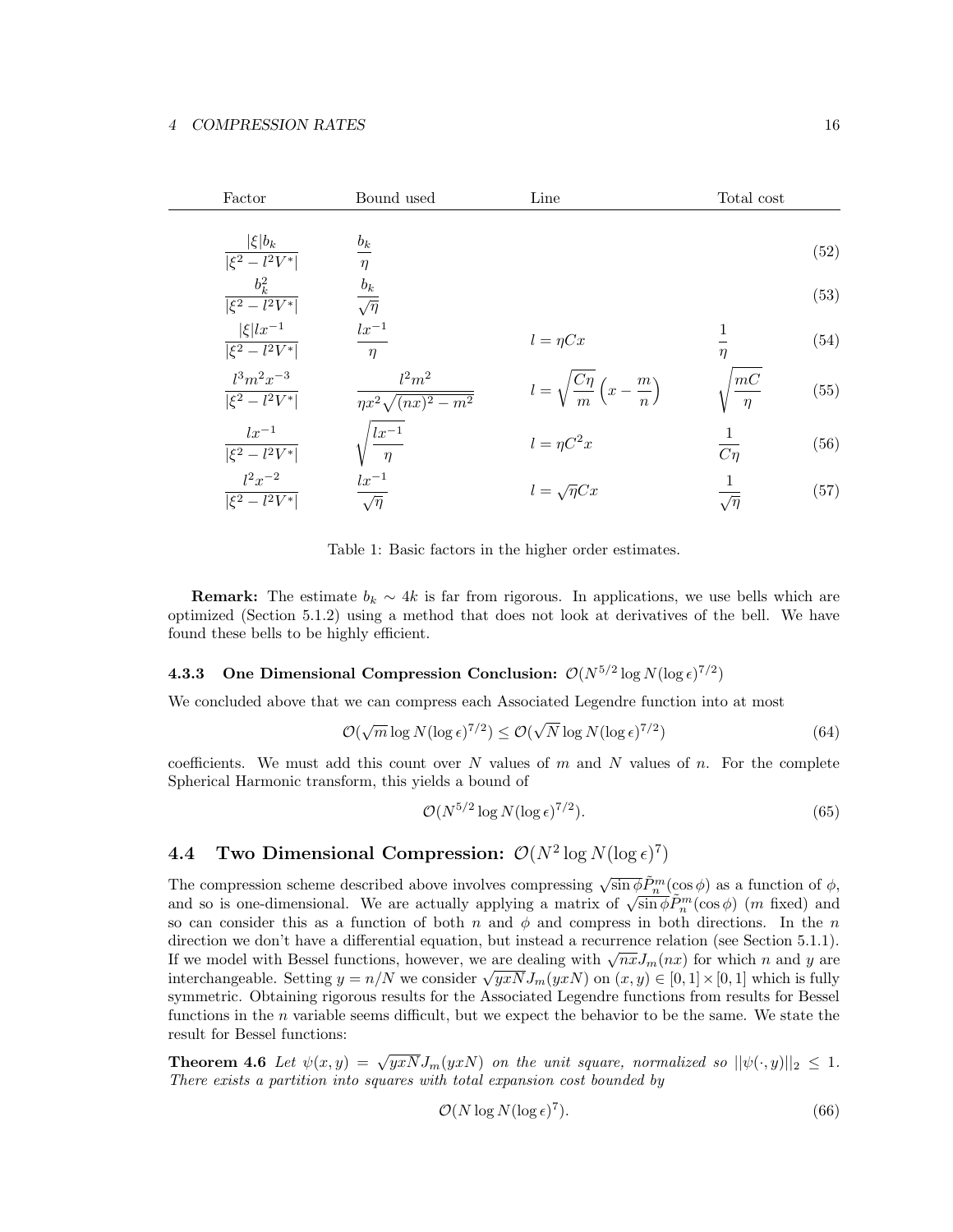$$
\frac{|\xi|^p \cdot ||V^{(p)}|| \cdot l^{p+2}}{|\xi^2 - l^2 V^*|^{p+1}} = \frac{m^2 l^3 x^{-3}}{|\xi^2 - l^2 V^*|} \frac{|\xi|}{|\xi^2 - l^2 V^*|} \left(\frac{|\xi| l x^{-1}}{|\xi^2 - l^2 V^*|}\right)^{p-1} (p+2)!
$$
\n
$$
||V - V^*|| \ge m^2 l^3 x^{-3}
$$
\n
$$
(58)
$$
\n
$$
(59)
$$

$$
\frac{||V - V^*||}{|\xi^2 - l^2 V^*|} \le \frac{m^2 l^3 x^{-3}}{|\xi^2 - l^2 V^*|}
$$
\n(59)

$$
\frac{|\xi|^p||b^{(p)}||}{|\xi^2 - l^2V^*|^p} \le \left(\frac{|\xi|b_k}{|\xi^2 - l^2V^*|}\right)^p
$$
\n(60)

$$
\frac{|\xi|^p ||b^{(p+q)}||}{|\xi^2 - l^2 V^*|^{p+q/2}} \le \left(\frac{|\xi| b_k}{|\xi^2 - l^2 V^*|}\right)^p \left(\frac{b_k^2}{|\xi^2 - l^2 V^*|}\right)^{q/2} \tag{61}
$$

$$
\frac{l^{p+2}||V^{(p)}||}{|\xi^2 - l^2V^*|^{1+p/2}} = \frac{m^2l^3x^{-3}}{|\xi^2 - l^2V^*|} \frac{l^2}{|\xi^2 - l^2V^*|} \left(\frac{l^2x^{-2}}{|\xi^2 - l^2V^*|}\right)^{p/2-1} (p+2)!
$$
(62)

$$
\frac{|\xi|^p l^{p+q+2} ||V^{(p+q)}||}{|\xi^2 - l^2 V^*|^{p+1+q/2}} = \frac{m^2 l^3 x^{-3}}{|\xi^2 - l^2 V^*|} \frac{|\xi|}{|\xi^2 - l^2 V^*|} \left(\frac{|\xi| l x^{-1}}{|\xi^2 - l^2 V^*|}\right)^{p-1} \left(\frac{l^2 x^{-2}}{|\xi^2 - l^2 V^*|}\right)^{q/2} (p+q+2)!\tag{63}
$$

Table 2: Composite terms in the higher order estimates.

In Section 4.1 we constructed tools for one dimensional compression and in Section 4.3 we applied them. Here we will try to use these tools and techniques as much as posssible and only highlight the differences.

We are allowed to choose any partition of the unit  $(x \times y)$  square into rectangles, but for now we restrict ourselves to squares of sidelength  $2^{-j}$ . We first note that the turning point occurs when  $x = m/yN$ . Anything above or to the left of this hyperbola is either rapidly decaying or zero, so we don't have to worry about this region. (Recall that since  $M$  is a matrix, the  $x$  axis points down.)

First we fix a sub-cost  $C^2$  as our goal on the subsquares. Fixing j, we can break the unit square into three regions. The first is a 'good' region for the size  $2^{-j}$ , denoted  $G_j$ , where the cost is less than  $C^2$ . The second is a 'bad' region  $(B_j)$  where the bounds fail, and the third is a 'nothing' region beyond the turning point. We break the unit square into the nothing region and  $G_0 \cup_{j=0}^{\infty} (B_j \cap G_{j+1})$ . To compute the number of squares needed for a region, we can compute the area of that region and divide it by the area of the squares used. Thus for the region  $B_j \cap G_{j+1}$  we need  $|B_j \cap G_{j+1}| \cdot 2^{2j+2}$ squares. Multiplying by  $C^2$  will give the number of coefficients. Our problem is now reduced to estimating the area of these regions.

The first step is to assess the cost associated with the square  $[x, x+2^{-j}] \times [y, y+2^{-j}]$ . This cost will be bounded by

$$
\left| \bigcup_{0 \leq t \leq 2^{-j}} 2^{-j} \epsilon \text{-supp} \Big( (b_{[x,x+2^{-j}]} \psi_{y+t}^m(\cdot))^\frown \Big) \right| \cdot \left| \bigcup_{0 \leq s \leq 2^{-j}} 2^{-j} \epsilon \text{-supp} \Big( (b_{[y,y+2^{-j}]} \psi_{(\cdot)}^m(x+s))^\frown \Big) \right| \tag{67}
$$

If we require this to be less than  $C^2$  it suffices to have each factor less than C. When computing the  $\epsilon$ -supports, the only dependence on m was through  $||V(x) - V^*||$ . Recalling now that V also depends on y, we instead consider sup  $|V_y(x) - V^*|$  taken over the square  $[x, x + 2^{-j}] \times [y, y + 2^{-j}]$ with  $V^*$  independent of y. The cost computed using this will dominate the first factor in (67).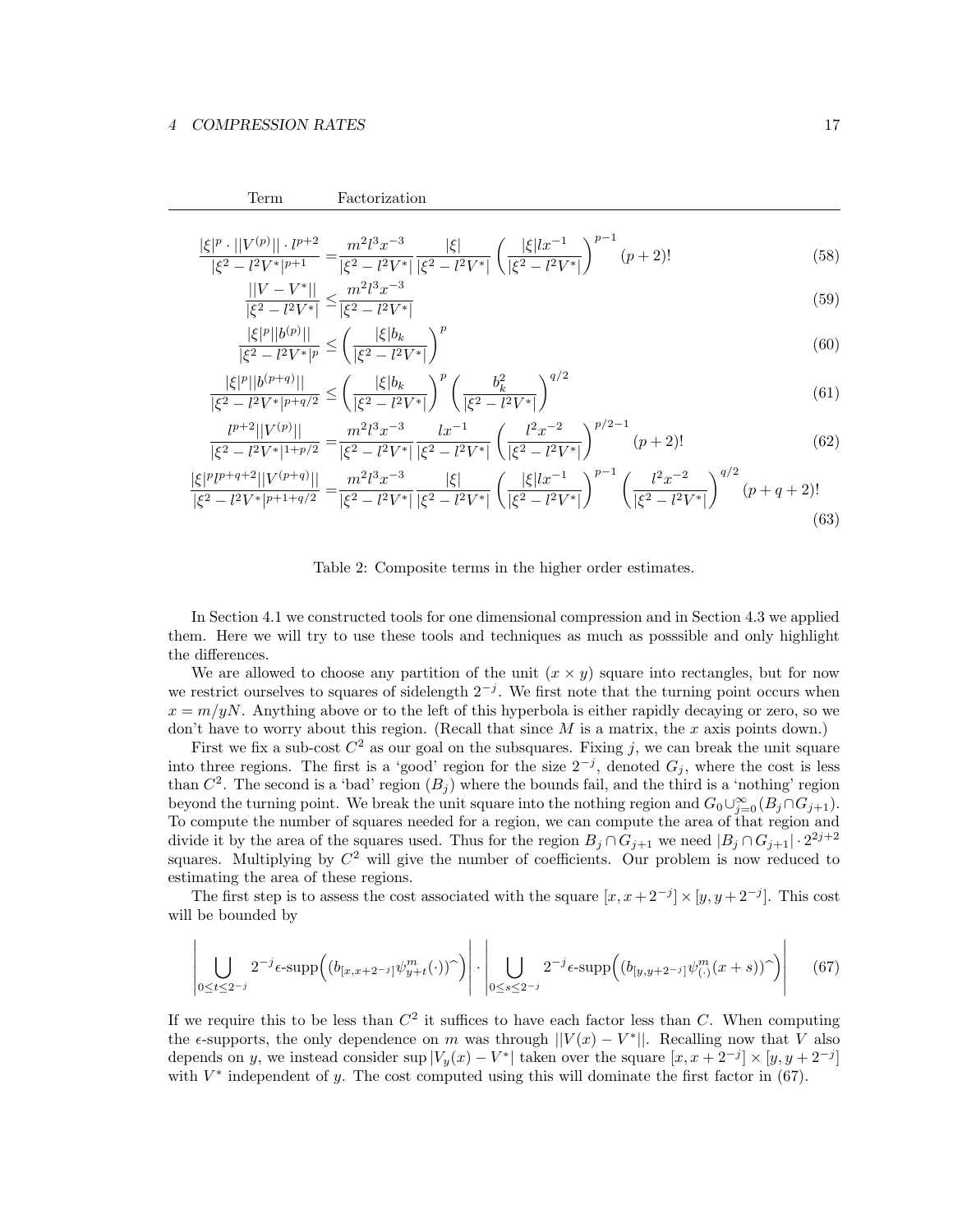#### 4 COMPRESSION RATES 18

For our particular potential,  $V_y(x) = (yN)^2 - m^2/x^2$ , we can choose  $V^* = (yN)^2 - m^2/x^2$  and achieve the supremum with

$$
V_{y+2^{-j}}(x+2^{-j}) - V^* = y^2 N^2 + 2y 2^{-j} N^2 + l^2 N^2 - \frac{m^2}{(x+2^{-j})^2} - y N^2 + \frac{m^2}{x^2}
$$
(68)

$$
= m^2 \frac{2^{-j} (2x + 2^{-j})}{x^2 (x + 2^{-j})^2} + 2y 2^{-j} N^2 + l^2 N^2.
$$
 (69)

We will consider the costs from these three terms separately. We will show the three bad regions shrink at least at a certain rate. The analysis of the second factor in (67) yields the same rate, and so the union of all of these regions also has this same rate. We then use  $|B_j|$  to dominate  $|B_j \cap G_{j+1}|$ .

The first term gives cost

$$
\frac{m^2 2^{-j} (2x + 2^{-j})}{x^2 (x + 2^{-j})^2} \frac{2^{-j}}{\sqrt{(yN)^2 - m^2/x^2} \epsilon}.
$$
\n(70)

We set this equal to C, define  $\gamma = x - m/yN$  and manipulate to find

$$
\frac{m^2(2^{-j})^2}{C\epsilon} = \frac{(\gamma + 2^{-j} + m/yN)^2 \sqrt{\gamma yN} \sqrt{\gamma yN + 2m}}{2\gamma + 2^{-j} + 2m/yN}.
$$
\n(71)

Following the argument from Section 4.3.1, we note it is sufficient to use  $\delta$  such that

$$
\frac{m^2(2^{-j})^2}{C\epsilon} = \delta^{1/2} \left(\frac{m}{yN}\right)^{1/2} \frac{m}{N} \sqrt{\delta yN} \sqrt{m},\tag{72}
$$

which means  $\delta = N(2^{-j})^2/C\epsilon$  will suffice. This  $\delta = \delta_j$  bounds the thickness of the strip  $B_j$ . Since this strip has length at most 1,  $\delta_j$  also bounds its area. Our cost for the region  $B_j \cap G_{j+1}$  is thus less than  $\delta(2^{-j})^{-2} = NC/\epsilon$ . Since a square must contain a point,  $j \leq \log N$ , and we can add our cost over log N strips to obtain total cost  $(C/\epsilon)N \log N$ . See Figure 7 for a schematic of the different regions and Figure 2 for the original matrix.



Figure 7: The good and bad regions for a certain sized square.

The second term gives cost

$$
y2^{-j}N^2 \frac{2^{-j}}{\sqrt{(yN)^2 - m^2/x^2}\epsilon}.\tag{73}
$$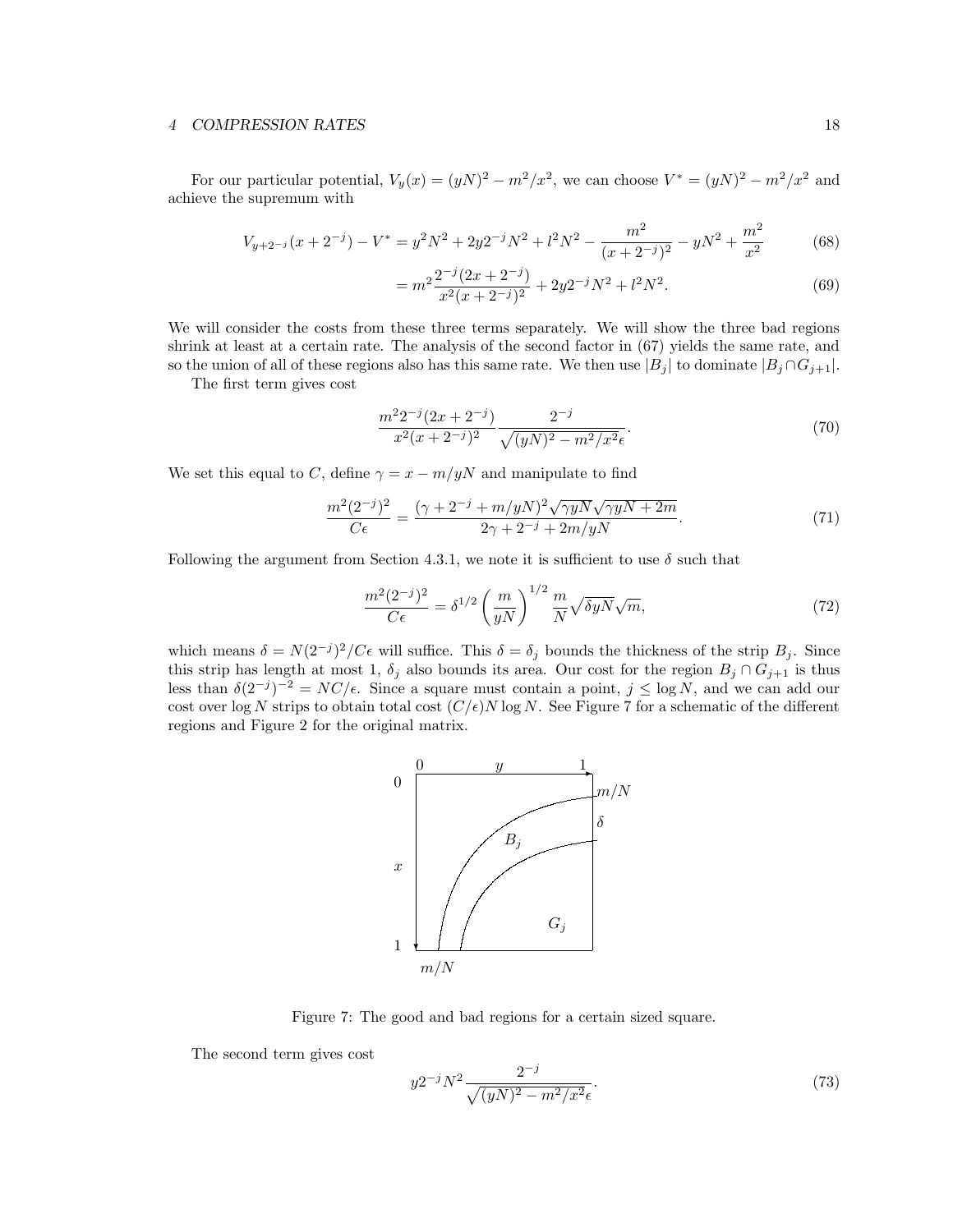We set this equal to C, define  $\gamma = x - m/yN$  and manipulate to find

$$
\frac{(2^{-j})^2 y N^2}{C\epsilon} = \frac{\sqrt{\gamma y N} \sqrt{\gamma y N + m^2}}{(\gamma + m/y N)^2}.
$$
\n(74)

It will suffice to take  $\delta$  such that

$$
\frac{(2^{-j})^2 y N^2}{C \epsilon} = \delta y N \tag{75}
$$

and so  $\delta = (2^{-j})^2 N/C\epsilon$  will work. This yields  $NC/\epsilon$  as the cost for a strip and total cost  $(C/\epsilon)N\log N$ .

The third term gives cost

$$
(2^{-j})^2 N^2 \frac{2^{-j}}{\sqrt{(yN)^2 - m^2/x^2} \epsilon}.
$$
\n(76)

We set this equal to C, define  $\gamma = x - m/yN$  and manipulate to find

$$
\frac{(2^{-j})^3 N^2}{C\epsilon} = \frac{\sqrt{\gamma y N} \sqrt{\gamma y N + m^2}}{(\gamma + m/yN)^2}.
$$
\n(77)

It will suffice to take  $\delta$  such that

$$
\frac{(2^{-j})^3 N^2}{C\epsilon} = \delta y N \tag{78}
$$

which means  $\delta y = (2^{-j})^3 N/C\epsilon$  will work. Anticipating the results from the analysis of the first term in the compression in y, we assume  $y \ge \delta + m/x \ge \delta$  (for the same  $\delta$ ) and so we can take  $\delta^2 = (2^{-j})^3 N / C \epsilon$  and

$$
\delta = \frac{(2^{-j})^2 N}{\sqrt{C\epsilon}} \frac{1}{\sqrt{2^{-j}N}}.\tag{79}
$$

Noting  $2^{-j} \geq 1/N$  and so  $1/\sqrt{2^{-j}N} < 1$ , we can take  $\delta = (2^{-j})^2 N/\sqrt{C\epsilon}$ , yielding total cost  $\frac{1}{(C/\epsilon)}N\sqrt{C\epsilon}$ .

As in the one dimensional case, we can use Theorem 4.1 iteratively to obtain higher order decay. Excluding the case (55) dealt with above, all the basic factors in Table 1 yielded lines of the form  $x = lA = 2^{-j}A$  with A independent of m, n, y, etc. These lines give us strip cost of  $A/2^{-j}$  and total cost  $A \sum_{j=0}^{\log N} (2^{-j})^{-1} = AN$ . We expect  $\epsilon$  dependence like  $((\log \epsilon)^{7/2})^2$ . For each m we can compress into  $O(N \log N (\log \epsilon)^7)$  coefficients and so have total coefficient count

$$
\mathcal{O}(N^2 \log N (\log \epsilon)^7). \tag{80}
$$

# 5 Numerical Results

The proof of the theoretical result of the fast transform for Spherical Harmonics is now complete. When attempting to implement the algorithms, several issues arise. This section first gives the solutions to those problems which proved most troublesome. It then gives the results of numerical testing on an implementation of the algorithms from Section 3.

Our implementation was mainly for diagnostic purposes. When evaluating run times we attempted an efficient implementation, but our main goal was to provide a fair comparison with the direct method. We seek to answer the following questions:

- 1. Does the cost of expansion agree with the prediction in Section 4?
	- (a) As a function of  $N$ ?
	- (b) As a function of  $\epsilon$ ?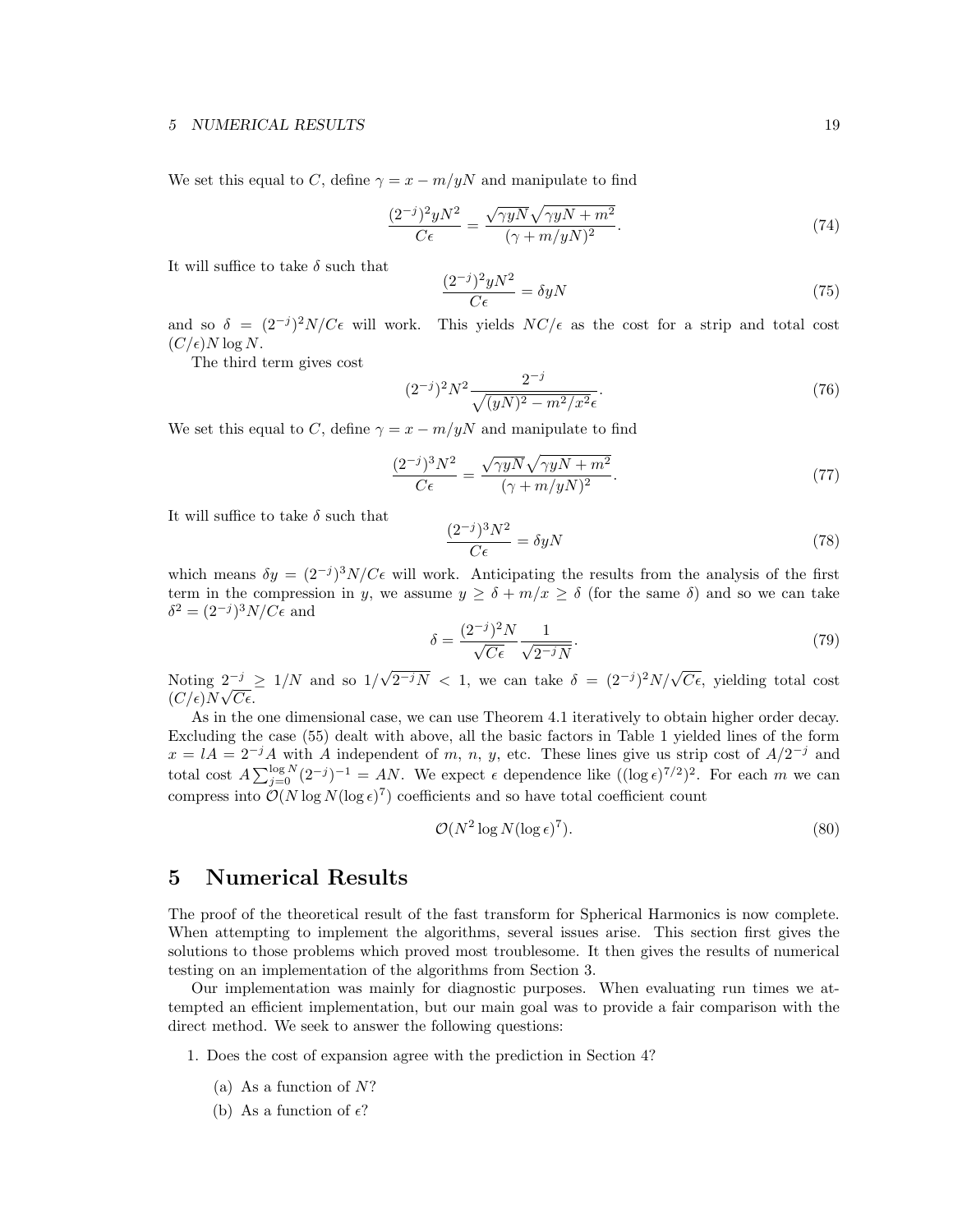- 2. When are our algorithms better than the direct method, specifically:
	- (a) At what  $N$  do they become faster?
	- (b) Are there other considerations we need to take into account?
- 3. Are our algorithms stable, and how large are the errors?

To summarize the results:

- 1. The one dimensional algorithm performs better than predicted, as a function of both  $N$  and  $\epsilon$ . The two dimensional algorithm performs well in  $\epsilon$ , but poorly in N, in the range of N we tested.
- 2. The one dimensional algorithm becomes faster than the direct method at  $N = 128$ . At this size, the overhead cost for full adaptation is too great, so we had to modify our adaptation process. By  $N = 512$ , we have improved run times by a factor of three.
- 3. Since we perform only orthogonal operations, the one dimensional algorithm is stable and has errors about size  $\epsilon$ .

## 5.1 Computational Details

# $\quad {\bf 5.1.1}\quad \textbf{Generating the }\tilde{P}_n^m$'s}$

Before we compress a matrix of Associated Legendre functions (or  $\psi_n^{m}$ 's) we must be able to construct the matrix. Let  $\tilde{P}_k^{(m,m)}$  $\lambda_k^{(m,m)}$  be the  $L^2$  normalized Jacobi Polynomial. We can construct the  $L^2$ normalized Associated Legendre functions for  $m \geq 0$  as:

$$
\tilde{P}_n^m(\cos \phi) = (\sin \phi)^m \tilde{P}_{n-m}^{(m,m)}(\cos \phi)
$$
\n(81)

and for  $m < 0$  using  $\tilde{P}_n^m(\cos \phi) = \tilde{P}_n^{-m}(\cos \phi)$ . Using the recurrence relation and normalization from Szegö, [Sze75, p.68,71] we can construct  $\tilde{P}_k^{(m,m)}$  with the recurrence initialized by

$$
\tilde{P}_{-1}^{(m,m)}(x) \equiv 0 \tag{82}
$$

$$
\tilde{P}_0^{(m,m)}(x) = \sqrt{\frac{\Gamma(2m+2)}{2}} \frac{1}{2^m \Gamma(m+1)} = \frac{1}{\sqrt{2}} \prod_{j=1}^m \sqrt{1 + \frac{1}{2j}}
$$
\n(83)

and with general term

$$
\tilde{P}_k^{(m,m)}(x) = 2x \tilde{P}_{k-1}^{(m,m)}(x) \left(1 + \frac{m-1/2}{k}\right)^{1/2} \left(1 - \frac{m-1/2}{k+2m}\right)^{1/2} - \tilde{P}_{k-2}^{(m,m)}(x) \left(1 + \frac{4}{2k+2m-3}\right)^{1/2} \left(1 - \frac{1}{k}\right)^{1/2} \left(1 - \frac{1}{k+2m}\right)^{1/2}.
$$
\n(84)

For large m this recurrence is poorly conditioned, especially when  $m \leq n \leq 2m$ . The solution we want corresponds to the larger eigenvalue, however, so the conditioning acts in our favor. The recurrence is also highly prone to underflows. We fix this by using scientific notation,  $\sqrt{\sin \phi} \tilde{P}_n^m(\cos \phi) = A2^B$ ,  $1/2 < A \le 1$ ,  $B \in \mathbb{Z}$ , and storing A and B separately.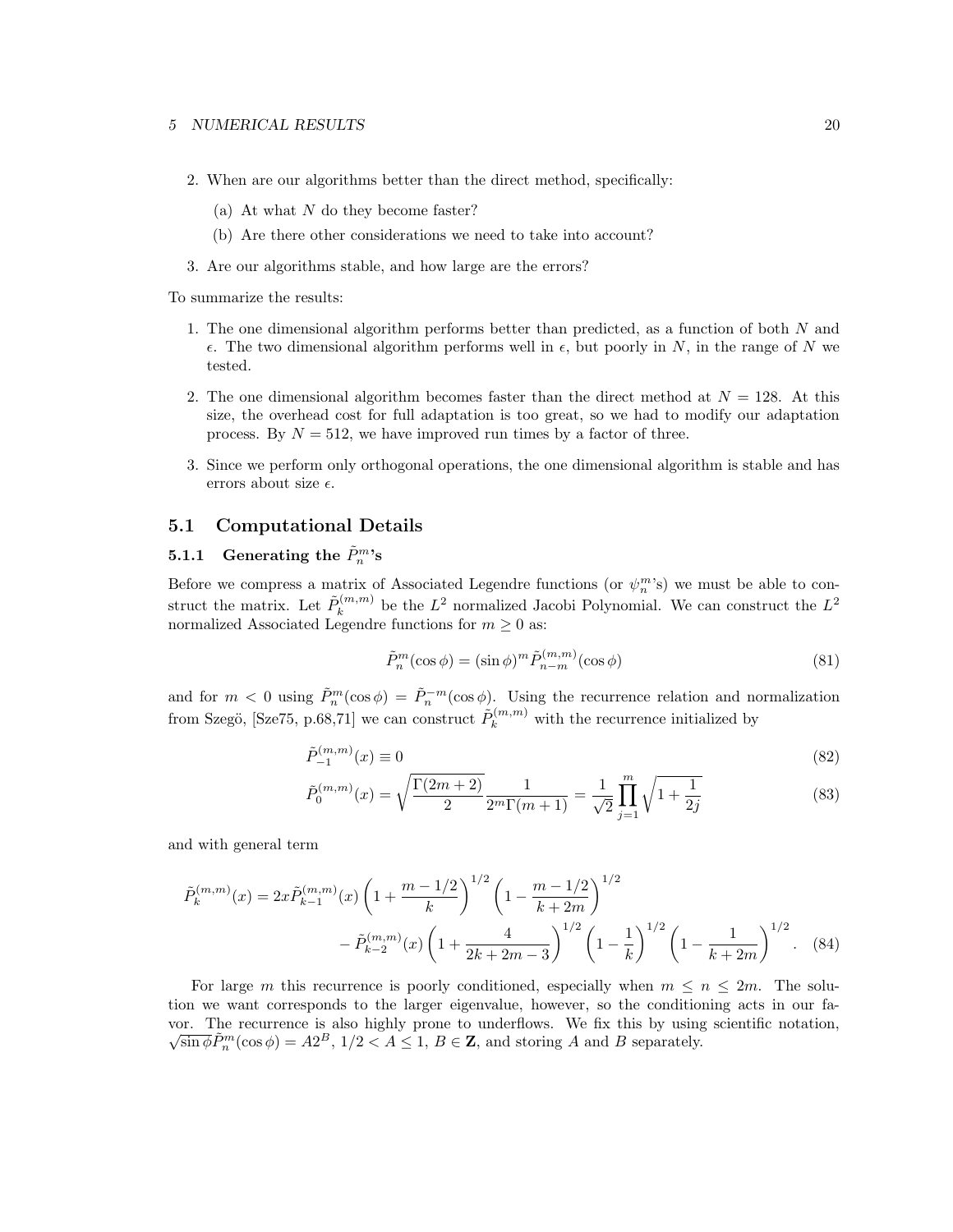#### 5.1.2 Bells

In determining the order of our algorithm, the bell used is unimportant, except perhaps that it have a few bounded derivatives. In determining the constants involved, however, it it crucial. We use bells developed by Matviyenko [Mat96], which are optimized for a given precision. These bells are bi-orthogonal, so we expand using the bells  ${b_i(x)}$  and reconstruct with the dual bells  ${b_i(x)}/{\sum_j b_j^2(x)}$ . The use of these bi-orthogonal bells has condition number  $\sqrt{2}$ , so we will pretend as though we are using orthogonal bells.

#### 5.1.3 Searches

In Section 4.3 we developed a theory which said we can achieve a certain amount of compression if we can find an optimal partitioning of the interval. We find the optimal partition by searching, and here present fast searches.

First consider the one dimensional partition from Section 4.3.1. We know that the interval size should grow slowly as we move to the right, so we explicitly restrict to partitions where an interval's left neighbor is either the same size or one size smaller. Our compression bounds only hold if all our bells are dilates of a single bell. With our restricted partition we can have good (broadly supported) bells and yet only use two different bells. When an interval's left neighbor is of the same size, we use a 'full bell', which will be supported on the double of the interval. When the left neighbor is half the size, we adjust the left half of our bell to be compatible with the full bell of the smaller neighbor, creating an 'asymmetric bell'.

We place the root node to the left of our interval. It has  $log(N)$  children, which correspond to the leftmost dyadic intervals. Now working left to right, we assign each node children corresponding to allowed right neighbors of the current interval. (See Figure 8.) The cost of a partition is the cost of a path from the root node to a leaf node (right edge), so we want to find the path of least cost. For our purposes, the cost is the number of coefficients above  $\epsilon$ , but the search generalizes to other cost functions.



Figure 8: The one dimensional search graph. Empty circles represent full bells and solid circles asymmetric bells.

The generic decision step is as follows: We assume the current node's children contain the minimal cost of a path from them to the right. We compare the costs for the symmetric child of the same size and the asymmetric child of the next larger size (if it exists), and add the smaller to the symmetric and asymmetric costs of the current node. To each box associate its center. Process the boxes in order of the  $x$  coordinate of their center, starting at the right. This reduces us to the children of the root node, which we compare by hand. It costs  $2N \log_2^2 N$  to compute the coefficients and  $4N$ to run the search.

For the two dimensional compression scheme in Section 4.4 we also require a search algorithm. Our use of double bells allows us to use an algorithm for determining the best partition into dyadic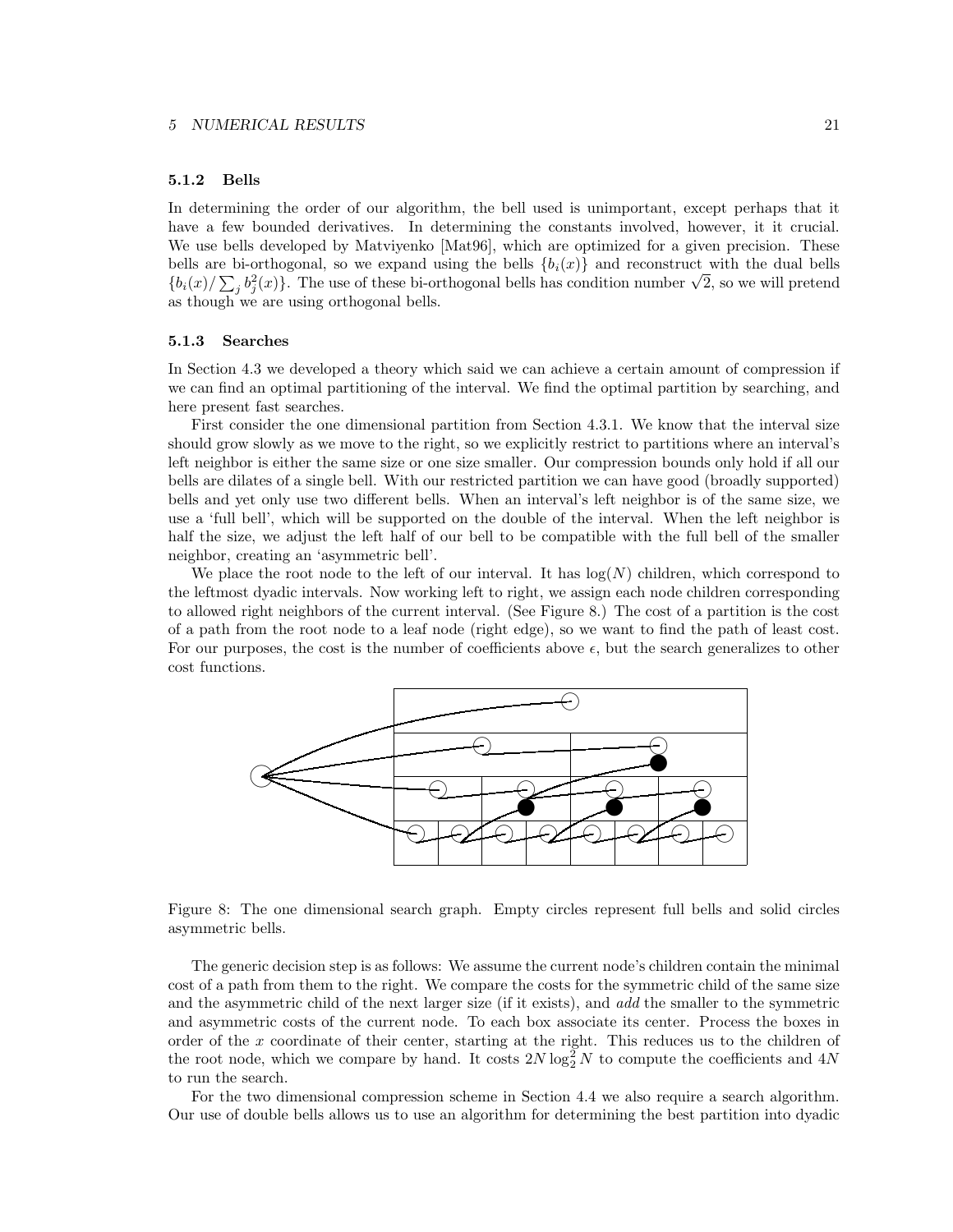rectangles developed by Nick Bennett [Ben97]. The search using squares only is given in [Wic94, p.299]. See also [TV96] for a similar algorithm.

## 5.2 Coefficient Counts

#### 5.2.1 One Dimensional

First we consider the coefficents counts (costs) obtained from the one dimensional compression scheme from Section 4.3. These coefficients would be used in the one dimensional algorithm in Section 3.2. Our algorithm to obtain the counts is as follows:

- 1. Fix some  $\epsilon$  to serve as a cutoff, and the number of points N. This  $\epsilon$  determines which bell to use, as in Section 5.1.2.
- 2. Loop through  $0 \leq m < N$  and  $m \leq n < N$ . For each value do a best non-decreasing dyadic partition search as in Section 5.1.3 in  $\phi$  to  $\psi_n^m(\phi)$  on  $[0, \pi/2]$ . This search gives us a cost for each  $(m, n)$  which we add to a running total.

If we did no compression, we would be adding over  $N/2$  points,  $0 \le m \le N$ , and  $m \le n \le N$ , for total cost  $N^2(N+1)/4$ . Dividing this number by the number of coefficients we kept gives us the compression ratio. Our prediction in Section 4.3.3 is that the number we keep for each Associated Legendre function should be  $\mathcal{O}(\sqrt{N})$ . To test this, we divide the number kept by  $\sqrt{N}N(N+1)/2$ to obtain the 'effective constant'. The results for this method are contained in Table 3.

|      |         | $\epsilon = 10^{-6}$ | $\epsilon = 10^{-12}$ |          |  |
|------|---------|----------------------|-----------------------|----------|--|
| N    | Ratio   | Constant             | Ratio                 | Constant |  |
| 32   | 1.09    | 2.59                 | 1.00                  | 2.82     |  |
| 64   | 1.32    | 3.04                 | 1.07                  | 3.71     |  |
| 128  | 1.67    | 3.38                 | 1.30                  | 4.34     |  |
| 256  | 2.18    | 3.67                 | 1.64                  | 4.88     |  |
| 512  | 3.03    | 3.74                 | 2.08                  | 5.44     |  |
| 1024 | 4.39    | 3.65                 | 2.81                  | 5.68     |  |
| 2048 | $*6.47$ | $*3.49$              | $*3.97$               | $*5.70$  |  |
| 4096 | $*9.67$ | $*3.31$              | $*5.51$               | $*5.81$  |  |

Table 3: Compression ratios and effective constants for compression in  $\phi$  only. A  $*$  indicates an estimate by sampling in m.

Preliminary timing results indicated that the cost of the LCTs at multiple scales is prohibitive at  $N \approx 256$ . As an alternative to using multiple scales, we can choose a single partition for each m and parity. (See Section 5.3.2.) In Table 4 we give compression ratios and effective constants for this method.

#### 5.2.2 Two Dimensional

Next, in Table 5, we consider the two dimensional compression scheme, as in Section 4.4. Our algorithm is now:

1. Fix some  $\epsilon$  to serve as a cutoff, and the number of points N. This  $\epsilon$  determines which bell to use, as in Section 5.1.2.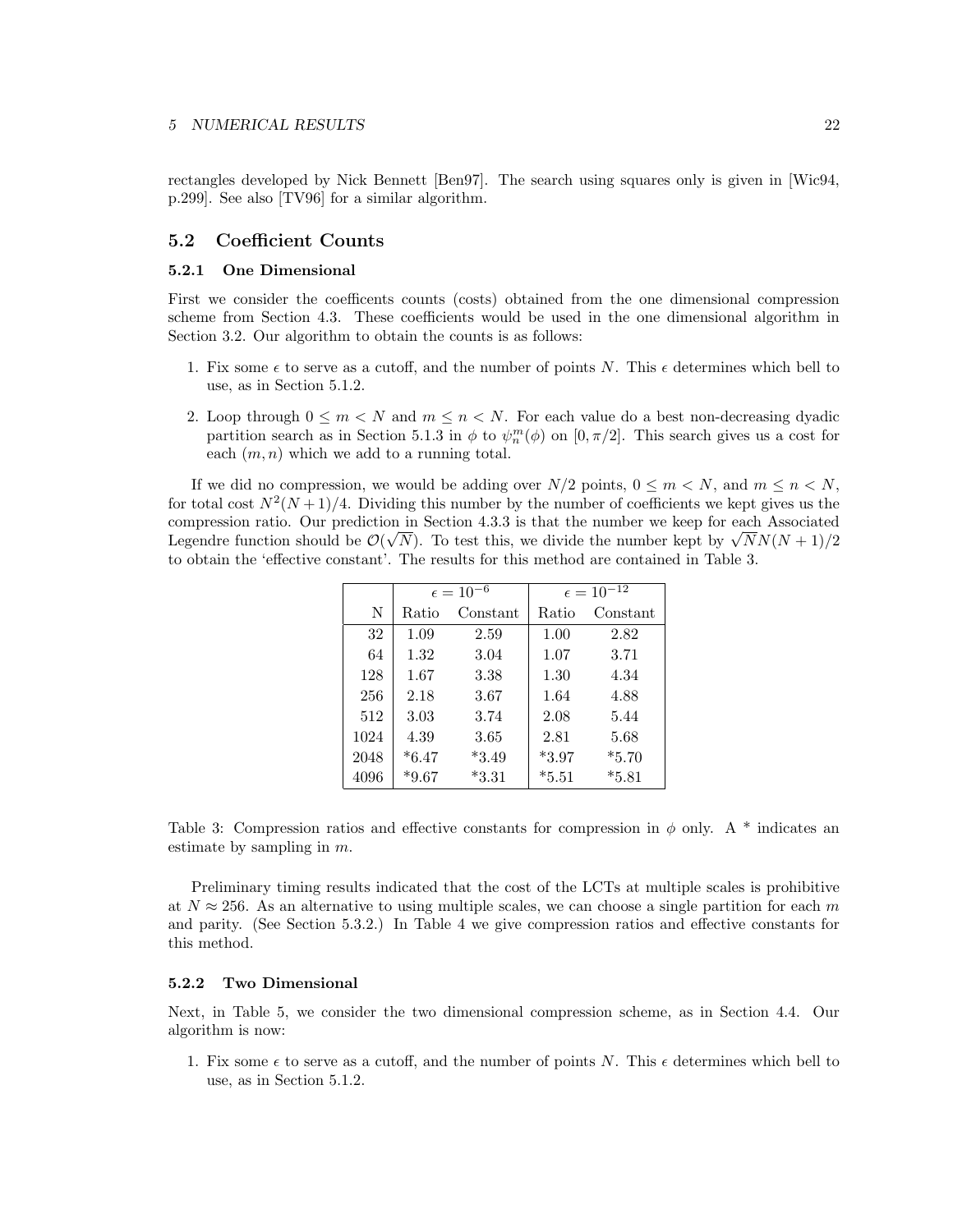|      |         | $\epsilon = 10^{-6}$ | $\epsilon = 10^{-12}$ |          |  |
|------|---------|----------------------|-----------------------|----------|--|
| N    | Ratio   | Constant             | Ratio                 | Constant |  |
| 32   | 1.09    | 2.59                 | 1.00                  | 2.82     |  |
| 64   | 1.28    | 3.12                 | 1.07                  | 3.71     |  |
| 128  | 1.59    | 3.56                 | 1.28                  | 4.41     |  |
| 256  | 2.07    | 3.86                 | 1.56                  | 5.14     |  |
| 512  | 2.89    | 3.91                 | 1.97                  | 5.75     |  |
| 1024 | 4.26    | 3.75                 | $*2.69$               | $*5.94$  |  |
| 2048 | $*6.31$ | $*3.59$              | $*3.88$               | $*5.83$  |  |

Table 4: Compression ratios and effective constants for compression in  $\phi$  only using a single partition per m (and parity). A  $*$  indicates an estimate by sampling in m.

2. Loop through  $0 \leq m \leq N$ . For each value do the two dimensional search (Section 5.1.3) to  $(\psi_n^m(\phi))$  as a function of  $\phi$  and n on  $[0, \pi/2] \times [0, N]$ . We allow the search to choose not to try to compress any particular rectangle in either direction. The search produces a cost for each m which we add to a running total.

We compute the compression ratios and effective constants as above. The 'constant' is computed by dividing by  $\sqrt{N}N(N+1)/2$ . This is not the rate predicted for this algorithm, but gives us a good way to compare it with the one dimensional algorithm. For the two dimensional algorithm to work as predicted, we want the constant to decrease at a rate like  $1/\sqrt{N}$  or perhaps log  $N/\sqrt{N}$ .

|      |       | $\epsilon = 10^{-6}$ | $\epsilon = 10^{-12}$ |          |  |
|------|-------|----------------------|-----------------------|----------|--|
| N    | Ratio | Constant             | Ratio                 | Constant |  |
| 32   | 1.13  | 2.50                 | 1.04                  | 2.72     |  |
| 64   | 1.31  | 3.05                 | 1.13                  | 3.55     |  |
| 128  | 1.59  | 3.55                 | 1.32                  | 4.30     |  |
| 256  | 1.98  | 4.03                 | 1.55                  | 5.16     |  |
| 512  | 2.60  | 4.35                 | 1.90                  | 5.96     |  |
| 1024 | 3.56  | 4.49                 | $*2.39$               | $*6.69$  |  |

Table 5: Compression ratios and effective constants (using one dimensional rates) for compression in  $\phi$  and n. A \* indicates an estimate by sampling in m.

The two dimensional algorithm is not performing very well in this range of  $N$ . The analysis in Section 4.4 predicts the constant in the two dimensional algorithm to be the square of that in the one dimensional. The double bells will give an extra factor of 4 inefficiency. At smaller  $N$ , other constraints enable us to still have compression, but we don't expect to see the predicted rate until much larger N. Ad hoc methods allow us to outperform the one dimensional compression, but the effect is marginal: a  $25\%$  reduction in coefficients at  $N = 1024$ . At some point in the future, this algorithm will have to be revisited.

#### 5.3 Program Timings

The coefficient counts in the previous section are essentially implementation-invarient. When trying to compare the speed of these algorithms to the direct method, there are implementation-dependent and hardware-dependent factors. We attempt here to give fair comparisons.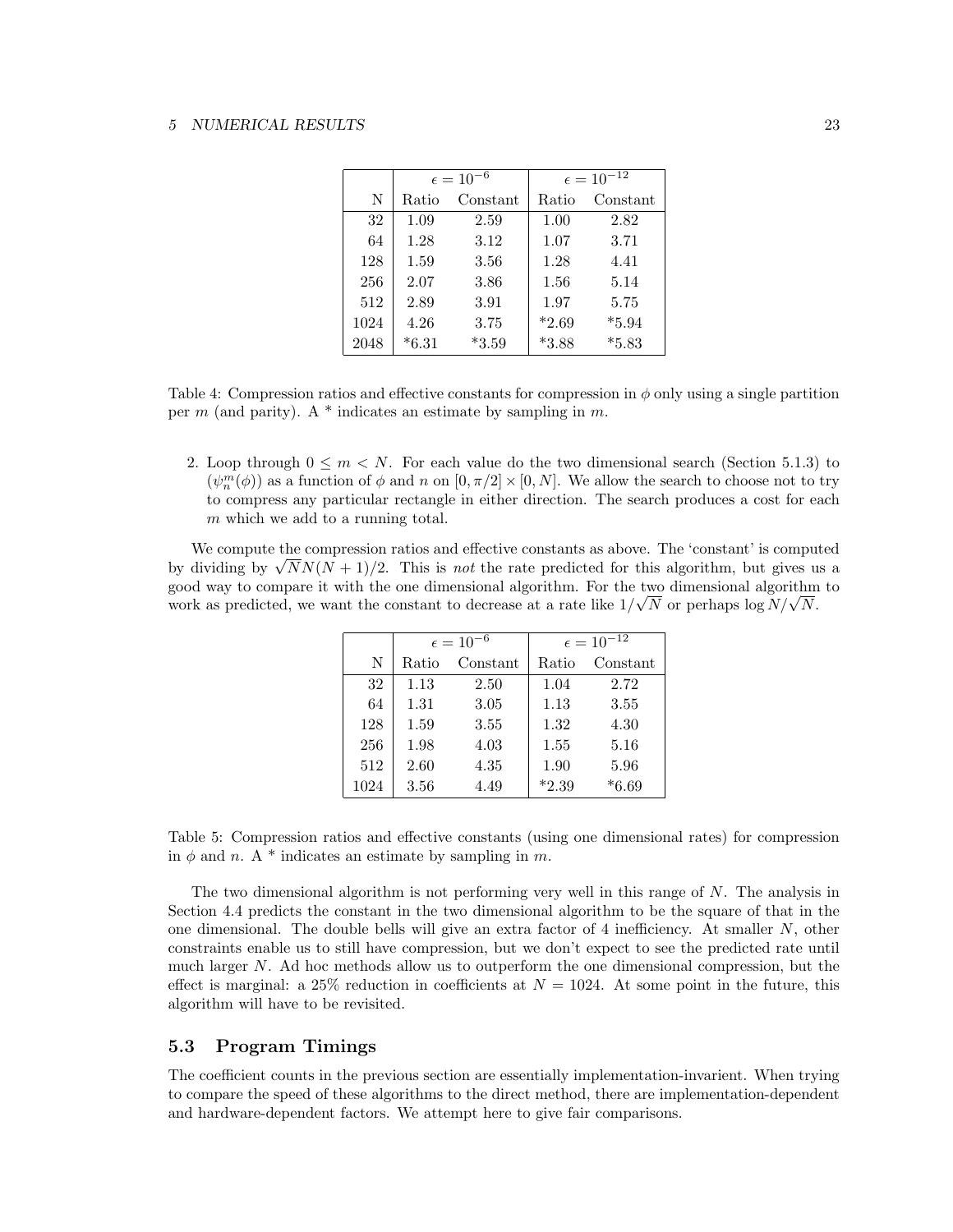All programs were implemented in ANSI C, compiled with  $cc$  - $0$  -native -dalign and run on a Sun Ultra2 with UltraSPARCII cpu running at 300Mhz. The timing mechanism is based on internal system queries as to how much CPU time has been used. The times given are the average over multiple runs in an attempt to give two significant digits.

#### 5.3.1 The Direct Method

We first time the direct method and those components which are common to both the direct and fast methods. We deal with the collection of reduced evaluation problems using parities, as stated in Section 2.3. These results appear in Table 6. The component operations are:

Reflect Using parities, reflect the even and odd parts of our function to regain the function itself.

**Transpose** Transpose the matrix in  $\phi \times \theta$ .

**FFT** $\theta$  Perform the N real FFTs of length 2N in the  $\theta$  variable.

Total (C) The total of the common elements: Reflect + Transpose +  $FFT\theta$ . Abbreviated as C.

**Apply** The time to apply the matrices in  $\phi$  for all m.

Apply $+C$  The total cost for a transform using the direct method.

|     |         | Common    |             | Direct      |        |           |
|-----|---------|-----------|-------------|-------------|--------|-----------|
| N   | Reflect | Transpose | $FFT\theta$ | Total $(C)$ | Apply  | $Apply+C$ |
| 64  | .00039  | .00042    | .0021       | .0029       | .0062  | .0091     |
| 128 | .0015   | .0015     | .0094       | .012        | .065   | .077      |
| 256 | .011    | .035      | .042        | .088        | .60    | .69       |
| 512 | .043    | .19       | .19         | .42         | $*8.5$ | $*8.9$    |

Table 6: Timing for common elements and the direct method, in seconds. A \* indicates an estimate by sampling in  $m$ .

Remark: We expect times for the direct method to grow by a factor of 8 when we double N, but they are growing faster than that. The number of operations is growing exactly by 8, so the discrepancy should be in system dependent factors such as pipelining, cache size, and the nuaces of compiler optimization. We cannot hope to account for these factors, so we instead tried to structure the direct and fast algorithms as much alike as possible, to provide a fair comparison.

#### 5.3.2 The One Dimensional Algorithm

For the values of N we have tested, the one dimensional algorithm is performing best in coefficient counts, so we use it for our performance testing. Again we consider the collection of reduced evaluation problems using parities, as stated in Section 2.3. Preliminary timings demonstrated that at N of size around 256, performing  $\log_2 N$  FFTs takes far longer than applying the direct method. We are forced to perform the equivalent of one FFT of length N for each scale we allow. As noted in Table 4, at N this size, choosing a single partition for each  $m$  (and even/odd) hardly hurts the compression rates. Since this greatly reduces the number of FFTs, it is a good trade off. As N becomes larger, FFTs become relatively cheap, and it will be worthwhile to allow more partitions. It is possible to modify the search algorithm in Section 5.1.3 to take the cost of additional FFTs into account when choosing the partitions.

The times for the one dimensional algorithm using a single partition per  $m$  and parity are shown in Table 7. The component operations are: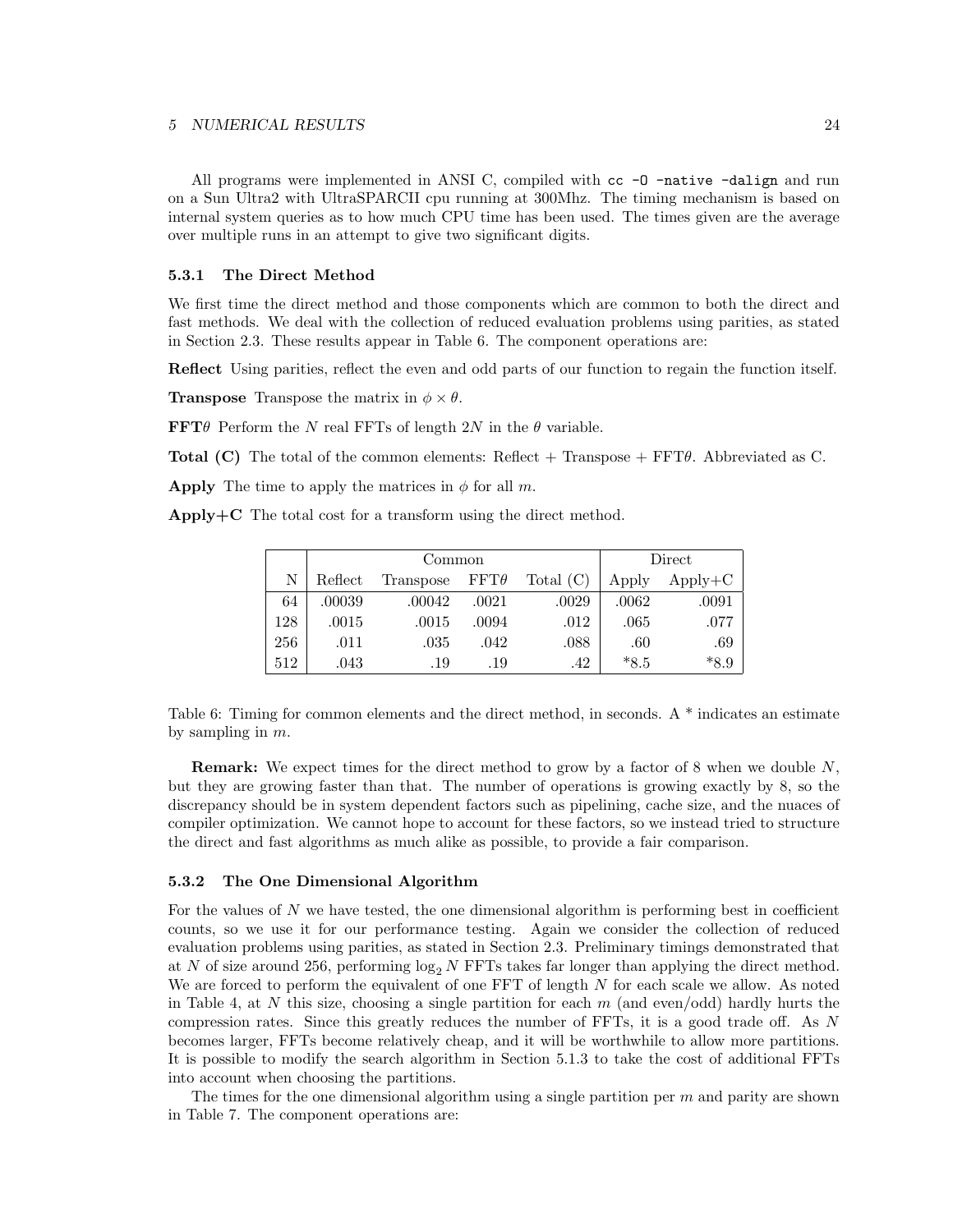$AC$  (Apply Compressed) Apply the matrix in compressed form for all  $m$ .

LCTs Perform the Local Cosine transforms to return to normal coordinates.

Total AC + LCTs. Abbreviated as F6 when  $\epsilon = 10^{-6}$  and F12 when  $\epsilon = 10^{-12}$ . This takes the place of the Apply step in Table 6.

F6+C, F12+C The total cost for a transform using this method.

|     | Fast at $\epsilon = 10^{-6}$ |       |           | Fast at $\epsilon = 10^{-12}$ |        |         |            |         |
|-----|------------------------------|-------|-----------|-------------------------------|--------|---------|------------|---------|
| N   | AC.                          | LCTs  | Total(F6) | $F6+C$                        |        | AC LCTs | Total(F12) | $F12+C$ |
| 64  | .0058                        | .0036 | .0093     | .012                          | .0067  | .0036   | .011       | .013    |
| 128 | .042                         | .015  | .057      | .069                          | .055   | .015    | .070       | .082    |
| 256 | .28                          | .072  | .35       | .44                           | .37    | .066    | .43        | .52     |
| 512 | $1.6\,$                      | .28   | 1.9       | 2.3                           | $*2.5$ | .28     | $*28$      | $*3.2$  |

Table 7: Timing for the one dimensional algorithm, in seconds, using a single partition per  $m$  (and parity). A  $*$  indicates an estimate by sampling in m.

To ease the comparison of the direct and fast methods, we give ratios of run-times in Table 8.

|     |          | $\epsilon = 10^{-6}$ | $\epsilon = 10^{-12}$ |                     |  |
|-----|----------|----------------------|-----------------------|---------------------|--|
| N   | Apply/F6 | $(Apply+C)/(F6+C)$   | Apply/F12             | $(Apply+C)/(F12+C)$ |  |
| 64  | 0.67     | 0.76                 | 0.56                  | 0.70                |  |
| 128 | 1.14     | 1.12                 | 0.92                  | 0.93                |  |
| 256 | 1.71     | 1.57                 | 1.40                  | 1.33                |  |
| 512 | $*4.47$  | $*3.87$              | $*3.04$               | $*2.78$             |  |

Table 8: Ratios of run times of the one dimensional algorithm versus the direct method. A \* indicates an estimate by sampling in m.

# References

- [AR91] Bradley Alpert and Vladimir Rokhlin. A fast algorithm for the evaluation of Legendre expansions. SIAM J. Sci. Statist. Comput.,  $12(1):158-179$ , January 1991.
- [AS64] Milton Abramowitz and Irene A. Stegun. Handbook of Mathematical Functions, volume 55 of Applied Math Series. National Bureau of Standards, 1964.
- [BCG93] B. Bradie, R. Coifman, and A. Grossmann. Fast numerical computations of oscillatory integrals related to acoustic scattering, i. Appl. Comput. Harmon. Anal., 1:94–99, 1993.
- [BCR91] G. Beylkin, R. Coifman, and V. Rokhlin. Fast wavelet transforms and numerical algorithms i. Comm. Pure Appl. Math., 44:141–183, 1991.
- [Ben97] Nicholas N. Bennett. Signal Analysis of Chirps: Detection, Oscillatory Kernels, and Anisotropic Wavelets. PhD thesis, Yale University, New Haven CT, May 1997.